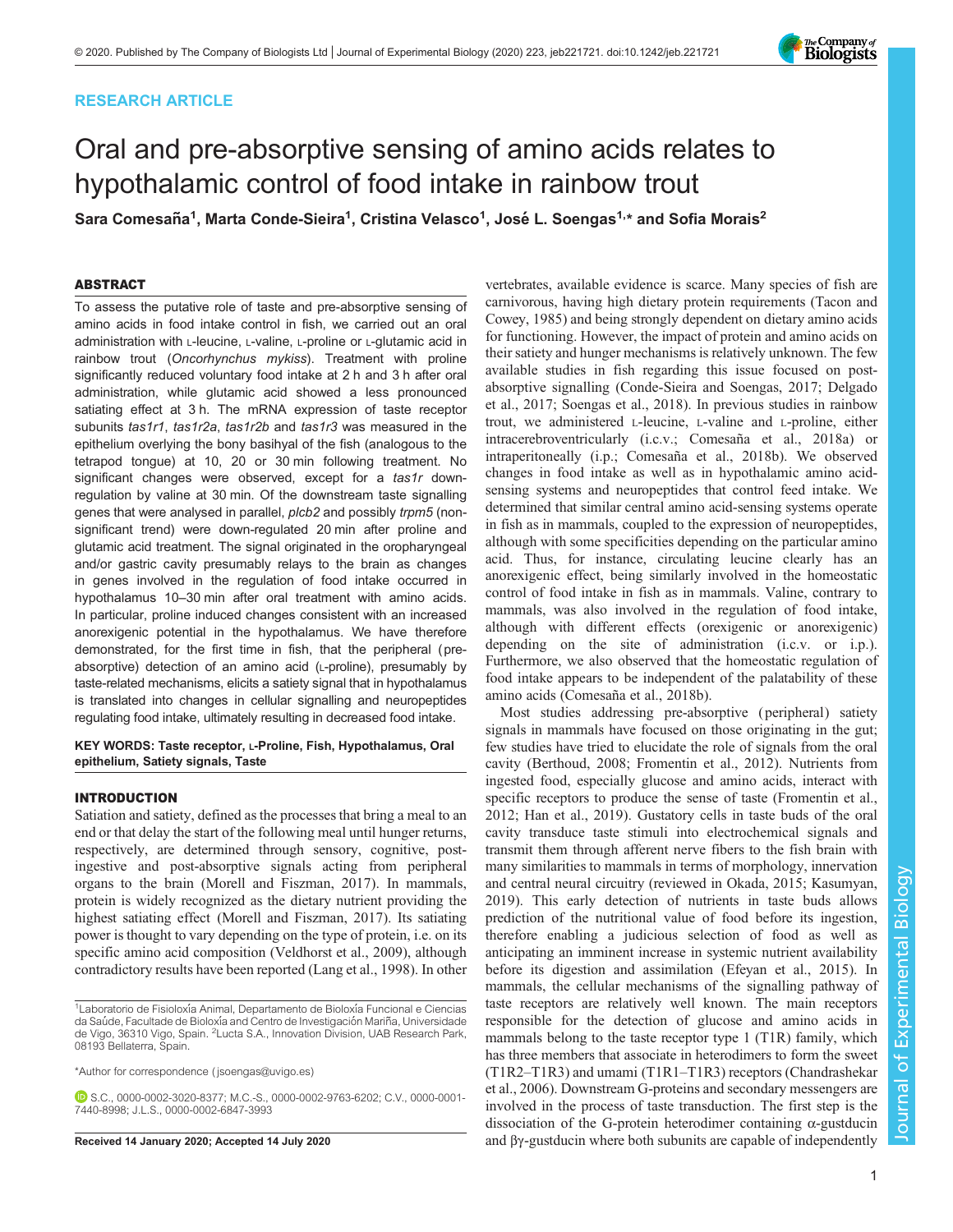initiating different downstream signalling cascades. One cascade operates via phospholipase C (PLC) to inositol trisphosphate  $(\text{IP}_3)$ production and release of intracellular  $Ca^{2+}$  stores, and another via adenylyl cyclase (AC) to cAMP production, which inhibits basolateral  $K^+$  channels through phosphorylation by cAMPactivated protein kinase A (PKA). Both pathways eventually lead to taste receptor cell membrane depolarization and neurotransmitter release ([Margolskee, 2002](#page-13-0)). Available evidence suggests conserved taste signalling pathways across vertebrates [\(Behrens and Meyerhof, 2016](#page-13-0)), with most of the molecules being shared between mammals and teleost fish including T1rs, Plcb2 and Trpm5 ([Ishimaru et al., 2005;](#page-13-0) [Yasuoka et al., 2004; Oike et al.,](#page-14-0) [2007](#page-14-0); [Yoshida et al., 2007](#page-14-0)). However, in fish, unlike mammals, amino acids are detected by both T1R1–T1R3 and T1R2–T1R3 [\(Oike et al., 2007\)](#page-14-0). Gustducin is apparently not present in fish and its function must be covered by other G-proteins such as Gnai1 [\(Ohmoto et al., 2011\)](#page-13-0).

In the present study, we explored whether specific amino acids in the oral cavity are detected by oral taste receptors, which could act as a pre-absorptive satiety signal communicating with the hypothalamus to regulate food intake. In order to ensure that the action of the amino acids was pre-absorptive, we performed preliminary experiments (not shown) using a physiological dye. We determined that within the established sampling time some dye could have reached the stomach, but none would have reached the intestine. We first assessed changes in rainbow trout food intake after oral administration of different amino acids such as leucine, valine, proline and glutamic acid. We selected leucine, valine and proline based on previous studies showing their impact in food intake regulation through post-absorptive amino acid-sensing systems in the same species ([Comesaña et al., 2018a](#page-13-0),[b](#page-13-0)). We additionally tested the response to glutamic acid as this amino acid is considered the most important signal in umami taste in mammals. Fish do not have an umami taste given that the umami receptor homologue is a broad amino acid receptor [\(Oike et al., 2007\)](#page-14-0), but glutamic acid could still be an important signal of availability of dietary proteins considering that it is the most abundant amino acid in almost all proteins [\(Fromentin et al., 2012;](#page-13-0) [Torii et al., 2013\)](#page-14-0). In a second study, we evaluated the mRNA abundance of different genes related to the mammalian taste signalling pathway in rainbow trout within the epithelium overlying the bony basihyal of the fish. Although not a true vertebrate tongue, we will refer to that structure as analogous to a 'tongue'. In hypothalamus we assessed the mRNA abundance of neuropeptides and transcription factors, and levels and phosphorylation status of proteins involved in food intake control at various pre-absorptive times following oral administration of the same amino acids.

# MATERIALS AND METHODS

# Fish

Rainbow trout, Oncorhynchus mykiss (Walbaum 1792), were obtained from a local fish farm (Piscifactoría de la Calle, A Estrada, Spain) and maintained under laboratory conditions at the Universidade de Vigo for 1 month in 100-litre tanks equipped with filters and aerators, with a 12 h light:12 h dark photoperiod (lights on at 08:00 h, lights off at 20:00 h), in dechlorinated tap water at 15° C. Fish were fed once daily (09:00 h) to satiety with a commercial diet (Dibaq-Diproteg SA, Fuentepelayo, Spain) containing 48% crude protein, 14% carbohydrates, 25% crude fat, 11.5% ash and 20.2 MJ kg<sup>-1</sup> of feed. The experiments described comply with the guidelines of the European Union Council (2010/63/UE) and of the Spanish Government (RD 53/2013) for the use of animals in

research, and were approved by the Ethics Committee of the Universidade de Vigo.

#### Experimental design

Following a 1-month acclimation period, a total of 70 fish were randomly assigned to eight 100-litre experimental tanks. Five tanks were used for the first set of experiments (food intake assessment) and three tanks were used for the second set of experiments. In the second set of experiments, fish were fasted for 24 h before treatment to ensure that basal levels of main hormones involved in metabolic control were achieved [\(Moon, 1998](#page-13-0); [Mommsen et al., 1999; Caruso](#page-13-0) [and Sheridan, 2011](#page-13-0)). On the day of the experiment, fish were lightly anaesthetized with 2-phenoxyethanol (0.02% v/v; Sigma, St Louis, MO, USA) and weighed. Fish received 1 ml 100  $g^{-1}$  oral administration of water alone (control) or containing 40  $\mu$ mol ml<sup>-1</sup> L-leucine, L-valine, L-proline or L-glutamic acid (all from Sigma). The dose was calculated from the amount of leucine ingested per day by a trout fed a standard commercial diet ([Wacyk et al., 2012](#page-14-0)). For oral administration, a syringe without a needle was used to slowly dispense the solution onto the surface of the 'tongue', allowing the treatment to be exposed in the mouth for 30 s.

In the first set of experiments, for the assessment of food intake, we placed fish (mass  $70.9 \pm 2.7$  g) in each of five tanks. Food intake was registered for three consecutive days before initiating treatments in each tank. Evaluation of food intake was then done 1, 2 and 3 h after oral administration of water alone (control) or containing L-leucine, L-valine, L-proline or L-glutamic acid. After feeding to satiety (when fish do not eat any more despite food being available in the water), uneaten food and feed waste remaining at the bottom of the conical tanks were withdrawn, dried and weighed, and this value was used to calculate the amount of food consumed by all fish in each tank, as the difference from the feed offered ([Polakof et al.,](#page-14-0) [2008a](#page-14-0),[b](#page-14-0)). The evaluation of each time point was repeated three times on different days, with each time point also being assessed on different days, alternating days of oral administration with days of resting without administration. This resulted in N=9 tests per treatment. Repetitions were done randomly, changing the tank assigned for each treatment in the previous administration. This set of experiments lasted 20 days (3 days of assessment of basal levels, 9 days of food intake measurement and 8 days of resting).

In a second set of experiments the fish (mass  $80.7\pm3.3$  g;  $N=40$ ) were orally administered with water alone (control,  $N=8$  fish) or containing L-leucine ( $N=8$  fish), L-valine ( $N=8$  fish), L-proline ( $N=8$ fish) or  $L$ -glutamic acid ( $N=8$  fish), as described above. After 10 min, fish were lightly anaesthetized with 2-phenoxyethanol (0.02% v/v). Blood was collected by caudal puncture with ammonium-heparinized syringes, and plasma samples were obtained after blood centrifugation, immediately deproteinized (using 0.6 mol  $l^{-1}$  perchloric acid) and neutralized (using 1 mol  $l^{-1}$ potassium bicarbonate) before freezing on dry ice and storing at −80°C until further assay. Fish were then killed by decapitation, and the hypothalamus and 'tongues' (apical part) were dissected, snapfrozen and stored at −80°C. Six fish per group were used for the assessment of mRNA levels by reverse transcription-quantitative PCR (RT-qPCR) and changes in the phosphorylation status of proteins by western blot. The same experimental procedure was carried out 20 and 30 min post-administration. For this set of experiments, we used three tanks with 40 fish each, and one tank was used for each sampling time (10, 20 and 30 min). Fish were anaesthetized and administered the treatment in batches of four, being kept individually until euthanasia in order to accurately sample at the post-treatment time.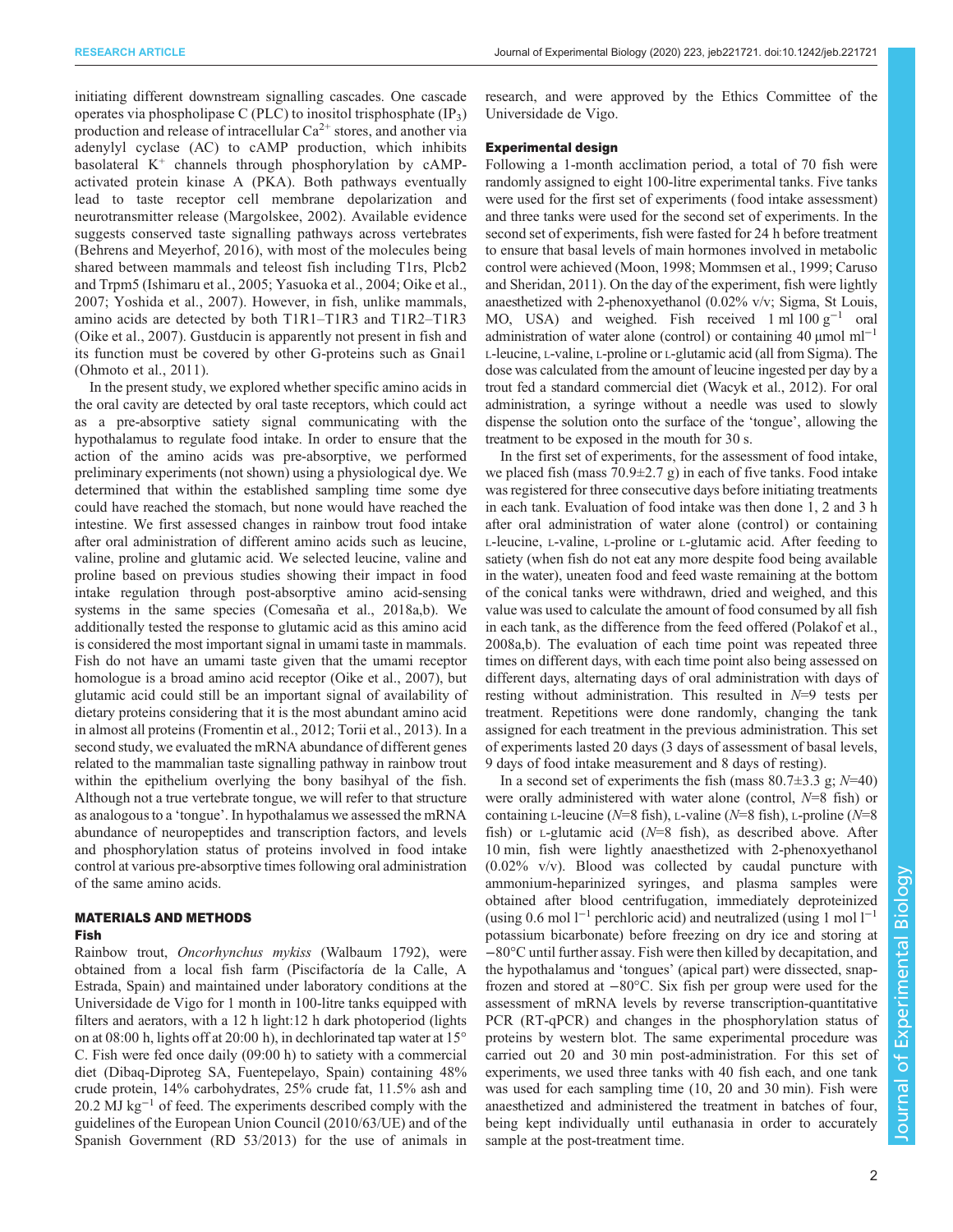#### Assessment of metabolite levels

Levels of glucose and lactic acid in plasma were determined enzymatically using commercial kits (Spinreact, Barcelona, Spain). Total α-amino acids were assessed colorimetrically using the nynhydrin method ([Moore, 1968\)](#page-13-0) with alanine as standard.

## Analysis of mRNA abundance by RT-qPCR

Total RNA of hypothalamus and 'tongue' samples was extracted using Trizol reagent (Life Technologies, Grand Island, NY, USA) and subsequently treated with RQ1-DNAse (Promega, Madison, WI, USA). Total RNA (2 μg) was reverse transcribed using Superscript II reverse transcriptase (Promega) and random hexamers (Promega) in a reaction volume of 20 µl. Gene expression levels were determined by RT-qPCR using the iCycler iQ (Bio-Rad, Hercules, CA, USA). Analyses were performed on 1 µl cDNA ( previously diluted 1:2) using Maxima SYBR Green qPCR Master Mix (Life Technologies), in a total PCR reaction volume of 15 µl, containing 50 nmol  $l^{-1}$  of each primer. We assessed mRNA abundance of transcripts related to: (1) food intake control in hypothalamus, including the transcription factors brain homeobox transcription factor (bsx), cAMP response-elementbinding protein (*creb1*), forkhead box  $O1$  (*foxO1*), and the neuropeptides agouti-related protein 1 (agrp1), neuropeptide Y  $(npy)$ , pro-opio melanocortin al  $(pomcal)$ , and cocaine- and amphetamine-related transcript (cartpt); (2) hypothalamic integrative sensors such as mechanistic target of rapamycin (*mtor*), and protein kinase AMP-activated catalytic subunits  $\alpha$ 1 and  $\alpha$ 2 (*prkaa1* and *prkaa2*); and (3) taste signalling genes in 'tongue' such as taste receptor type 1 member 1, member 2a, member 2b and member 3 (tas1r1, tas1r2a, tas1r2b and tas1r3), guanine nucleotide-binding protein G subunit  $\alpha$ -1 (gnail), phospholipase C <sup>β</sup>2 ( plcb2), inositol 1,4,5-trisphosphate receptor type 3 (itpr3) and transient receptor potential cation channel subfamily M member 5 (trpm5). Most transcripts were measured

using previously described primers in the same species ([Comesaña](#page-13-0) [et al., 2018b; Conde-Sieira et al., 2018](#page-13-0); [Polakof et al., 2011; Polakof](#page-14-0) [and Soengas, 2013\)](#page-14-0), with the exception of  $tash1, taskr2a, taskr2b$ , tas1r3, plcb2, itpr3 and trpm5. For these transcripts, new primers were designed using Primer3 software [\(http://bioinfo.ut.ee/](http://bioinfo.ut.ee/primer3-.4.0/primer3/) [primer3-.4.0/primer3/\)](http://bioinfo.ut.ee/primer3-.4.0/primer3/) from sequences available in GenBank (Table 1). A fragment of each sequence containing the amplicon was amplified by conventional PCR and run on a 1.2% agarose gel. The corresponding bands were cut from the gel, purified with the QIAquick Gel Extraction Kit (Qiagen, Hilden, Germany) and sequenced in an Applied Biosystems 3130 Genetic Analyzer (Foster City, CA, USA) in Servicio de Determinación Estructural, Proteómica y Genómica (CACTI, Universidade de Vigo). Forward and reverse primers used for each gene expression assay are shown in Table 1. Thermal cycling was initiated with incubation at 95°C for 90 s using hot-start iTaq DNA polymerase activation followed by 40 cycles, each one consisting of heating at 95°C for 20 s, and specific annealing and extension temperatures (1) for 20 s. Following the final PCR cycle, melting curves were systematically performed and monitored (temperature gradient at 0.5°C s−<sup>1</sup> from 55 to 94°C) to ensure that only one fragment was amplified. Samples without reverse transcriptase and samples without RNA were run in each qPCR assay as negative controls. Relative expression of the target transcripts in hypothalamus was calculated using *actb* (β-actin) and *eef1a1* (elongation factor  $1α$ ) as reference genes, which were stably expressed in this experiment, following the [Pfaffl method \(2001\)](#page-14-0). However, in 'tongue', Keratin 8b (krt8b) was additionally evaluated as a reference gene that it is specifically expressed in the epithelia of taste buds in mammals, although this has not been specifically demonstrated in fish [\(Markl and Franke,](#page-13-0) [1988;](#page-13-0) [Venkatesan et al., 2016; Takai et al., 2019\)](#page-14-0), and therefore we cannot discard the possibility that krt8b may not be present in fish taste buds. The aim was to ensure that differences in expression are not caused by a different number of taste buds being coincidentally

|  | Table 1. Nucleotide sequences of the PCR primers used to evaluate mRNA abundance by qPCR |  |
|--|------------------------------------------------------------------------------------------|--|
|--|------------------------------------------------------------------------------------------|--|

|         | Forward primer                 | Reverse primer                 | Annealing temperature (°C) | Database    | Accession no.  |
|---------|--------------------------------|--------------------------------|----------------------------|-------------|----------------|
| actb    | <b>GATGGGCCAGAAAGACAGCTA</b>   | <b>TCGTCCCAGTTGGTGACGAT</b>    | 59                         | GenBank     | NM 001124235.1 |
| agrp1   | ACCAGCAGTCCTGTCTGGGTAA         | AGTAGCAGATGGAGCCGAACA          | 60                         | GenBank     | CR376289       |
| bsx     | <b>CATCCAGAGTTACCCGGCAAG</b>   | <b>TTTTCACCTGGGTTTCCGAGA</b>   | 60                         | GenBank     | MG310161       |
| cartpt  | <b>ACCATGGAGAGCTCCAG</b>       | <b>GCGCACTGCTCTCCAA</b>        | 60                         | GenBank     | NM 001124627   |
| creb1   | CGGATACCAGTTGGAGGAGGA          | AGCAGCAGCACTCGTTTAGGC          | 60                         | GenBank     | MG310160       |
| eef1a1  | <b>TCCTCTTGGTCGTTTCGCTG</b>    | <b>ACCCGAGGGACATCCTGTG</b>     | 59                         | GenBank     | AF498320       |
| foxO1   | AACTCCCACAGCCACAGCAAT          | <b>CGATGTCCTGTTCCAGGAAGG</b>   | 60                         | GenBank     | MG310159       |
| gnai1   | <b>GCAAGACGTGCTGAGG</b>        | <b>CGGTGACTCCCTCAAA</b>        | 60                         | GenBank     | XM 021601007   |
| itpr3   | <b>GCAGGGGACCTGGACTATCCT</b>   | <b>TCATGGGGCACACTTTGAAGA</b>   | 60                         | GenBank     | XM 021616029.1 |
| krt8b   | <b>TGGCTACTCCAGTGGTTTCG</b>    | <b>CCGCTACCGGAGCTGTAGTT</b>    | 60                         | GenBank     | X92522.1       |
| mtor    | ATGGTTCGATCACTGGTCATCA         | <b>TCCACTCTTGCCACAGAGAC</b>    | 60                         | GenBank     | EU179853       |
| npy     | <b>CTCGTCTGGACCTTTATATGC</b>   | <b>GTTCATCATATCTGGACTGTG</b>   | 58                         | GenBank     | NM 001124266   |
| plcb2   | <b>GGATTGCTGGAAGGGAAAACC</b>   | <b>CGGGGTACTGTGACGTCTTGA</b>   | 60                         | GenBank     | XM 021584705.1 |
| pomca1  | <b>CTCGCTGTCAAGACCTCAACTCT</b> | <b>GAGTTGGGTTGGAGATGGACCTC</b> | 60                         | <b>TIGR</b> | TC86162        |
| prkaa1  | ATCTTCTTCACGCCCCCAGTA          | <b>GGGAGCTCATCTTTGAACCA</b>    | 60                         | GenBank     | HQ403672.1     |
| prkaa2  | GGGCTACCATTAAAGACATTAGGG       | ACTCGGTGCTCTCAAACTTG           | 58                         | GenBank     | HQ403673.1     |
| tas1r1  | GTTGTGTTCTCCAGCAAAAGC          | TCTGTCCCTATCCACACCTTG          | 60                         | GenBank     | XM 021614415.1 |
| tas1r2a | ATAGTTTTTGCCGGGCAGAGC          | <b>CCTGCAATCCACACTTTGCTG</b>   | 59                         | GenBank     | MT240253       |
| tas1r2b | <b>GATGAGTGGGCCAGGAATGG</b>    | <b>CCTCCCACCGGCTGACTTTA</b>    | 59                         | GenBank     | MT547708       |
| tas1r3  | <b>GCCCTGTGGAGCCCATCTTA</b>    | <b>CCACACAGTAGGTCAGGGTGGA</b>  | 60                         | GenBank     | XM 021569423.1 |
| trpm5   | <b>GCCAGAGTCAGGAAGCTCAGG</b>   | <b>TGTGGCTCTTAGCGATGTCCA</b>   | 60                         | GenBank     | XM 021569424.1 |

actb, β-actin; agrp1, agouti-related protein; bsx, brain homeobox transcription factor; cartpt, cocaine- and amphetamine-related transcript; creb1, cAMP response element binding protein; eef1a1, elongation factor 1α; foxO1, forkhead box O1; gnai1, guanine nucleotide-binding protein G subunit α1; itpr3, inositol 1,4,5trisphosphate receptor type 3; krt8b, keratin8b; mtor, mechanistic target of rapamycin; npy, neuropeptide Y; plcb2, phospholipase C β2; pomca1, pro-opio melanocortin A1; prkaa1, protein kinase AMP-activated catalytic subunit α1; prkaa2, protein kinase AMP-activated catalytic subunit α2; tas1r1, taste receptor type 1 member 1; tas1r2a, taste receptor type 1 member 2 form a; tas1r2b, taste receptor type 1 member 2 form b; tas1r3, taste receptor type 1 member 3; trpm5, transient receptor potential cation channel subfamily M member 5.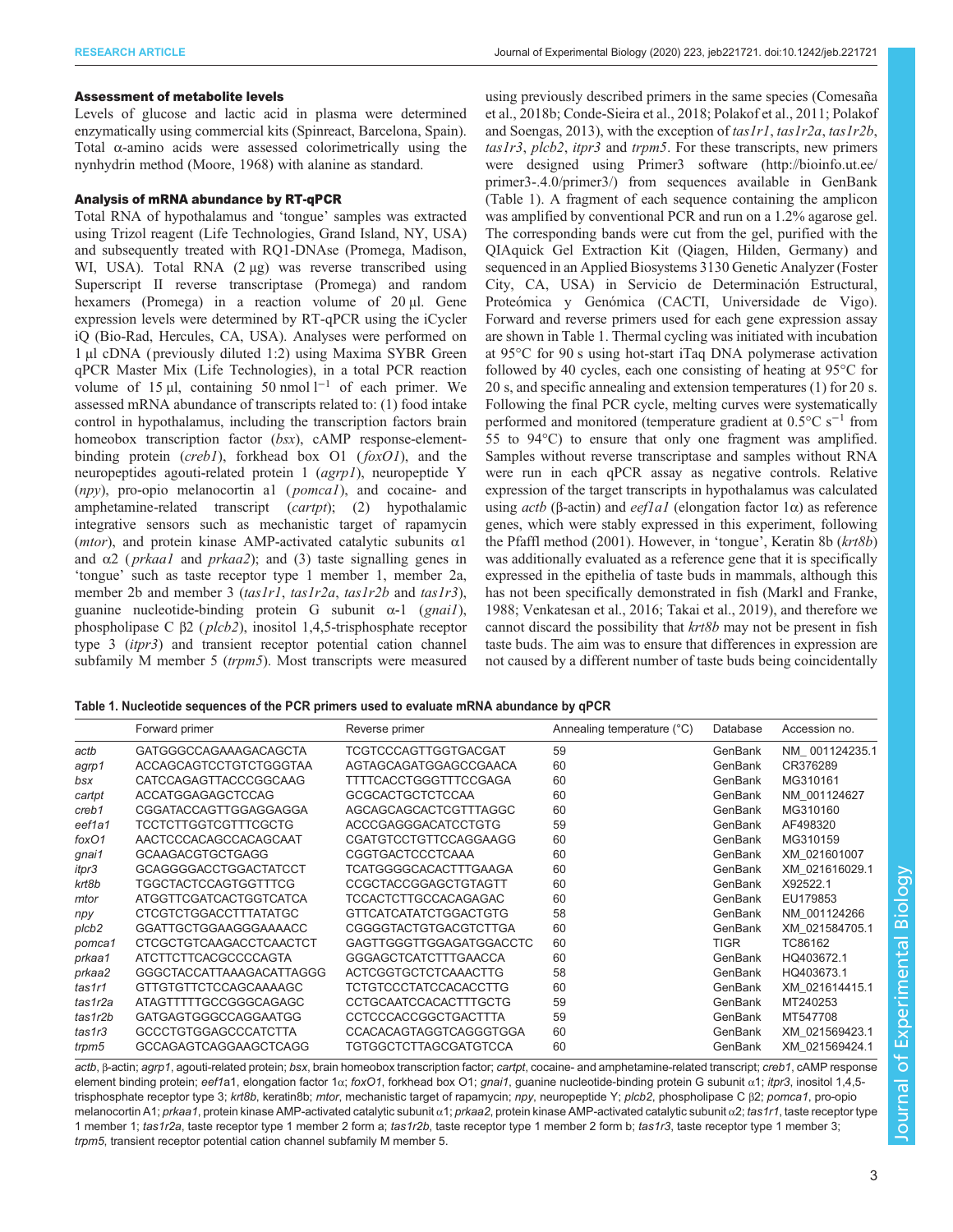included in each sample. The expression of  $krt8b$  in this experiment was compared with that of *actb* and *eef1a1*, and a similar pattern of raw data (that is, non-normalized) was observed. Furthermore, geNorm analysis ([Vandesompele et al., 2002](#page-14-0)) identified both krt8b and  $eeflal$  as the most stable genes across treatments and time points, and the BestKeeper algorithm [\(Pfaffl et al., 2004\)](#page-14-0) highlighted that the combination of these two genes was the optimal strategy for normalization. Therefore, both  $krt8b$  and eef1a1 were chosen for normalization in 'tongue'.

#### Western blot analysis

Protein was isolated from the phenol-ethanol phase saved during RNA extraction using Trizol reagent (Life Technologies). The concentration of protein in each sample was determined using the Bradford assay with bovine serum albumin as standard. Protein lysates (20 μg) were used for western blotting using appropriate antibodies from Cell Signaling Technology (Leiden, The Netherlands): 1:500 Anti-phospho AMPKα (Thr172, reference no. 2531), 1:500 anti-AMPKα (reference no. 2532), 1:250 anti-phospho-FoxO1 (Thr24, reference no. 9464), 1:250 anti-FoxO1 (reference no. 9454), 1:500 anti-phospho-mTOR (Ser2448, reference no. 5536) and 1:1000 anti-β-tubulin (reference no. 2146); or Sigma: 1:250 anti m-TOR (reference no. T2949). All these antibodies cross-react successfully with the proteins of interest in rainbow trout [\(Sánchez-](#page-14-0)[Gurmaches et al., 2010](#page-14-0); [Velasco et al., 2016\)](#page-14-0). After washing, membranes were incubated with an IgG-HRP secondary antibody (reference no. 2015718; Abcam, Cambridge, UK) and bands were quantified by Image Lab software version 5.2.1 (Bio-Rad; [https://www.](https://www.bio-rad.com/en-uk/product/image-lab-software) [bio-rad.com/en-uk/product/image-lab-software](https://www.bio-rad.com/en-uk/product/image-lab-software)) in a ChemiDoc Touch Imaging system (Bio-Rad). Bands were assessed by LC-MS/MS at CACTI (Universidade de Vigo), and then compared with available sequences using Uniprot software ([https://www.uniprot.org/align/\)](https://www.uniprot.org/align/).

#### **Statistics**

Comparisons among groups were carried out with one-way ANOVA followed by Dunnett's test using the SigmaStat (Systat Software, San José, CA, USA) statistical package ([https://systatsoftware.com/](https://systatsoftware.com/products/sigmastat/) [products/sigmastat/\)](https://systatsoftware.com/products/sigmastat/). Shapiro–Wilk and Levene's tests were used to confirm normality and homoscedasticity of the data, respectively. When necessary, data were transformed to logarithmic or square root scale to fulfil the conditions of normality and homoscedasticity. Differences were considered statistically significant at  $P<0.05$ .

#### RESULTS

Food intake was significantly lower after oral administration with proline compared with the control at 2 h and 3 h, and lower after oral administration with glutamic acid compared with the control at 3 h (Fig. 1A). When the average food intake was considered (Fig. 1B), proline treatment significantly decreased intake relative to the control.

In the second set of experiments, from parameters assessed in plasma only, lactic acid was significantly reduced relative to the control 30 min after leucine treatment ([Fig. 2](#page-4-0)F).

The analysis of mRNA abundance of taste receptors in the oral epithelium, in a region corresponding to the tetrapod 'tongue' [\(Fig. 3](#page-5-0)), showed that  $taskr1$  decreased significantly compared with the control 30 min after valine treatment [\(Fig. 3](#page-5-0)C). No significant changes occurred in  $tas1r2a$ ,  $tas1r2b$  and  $tas1r3$  mRNA abundance compared with the control at the time points assessed. Regarding the taste-transduction genes [\(Fig. 4\)](#page-6-0), mRNA abundance of plcb2 significantly decreased compared with the control after proline or glutamic acid treatment at 20 min ([Fig. 4E](#page-6-0)). No significant changes occurred for *gnail*, *itpr3* and *trpm5* compared with the control,



Fig. 1. Accumulated and average food intake recorded in rainbow trout. Food intake was measured at 1, 2 and 3 h after oral administration of 1 ml 100 g−<sup>1</sup> body mass of distilled water alone (control) or containing 40 µmol ml−<sup>1</sup> of L-leucine, L-valine, L-proline or L-glutamic acid. (A) Accumulated food intake is displayed as mean±s.e.m. mass of food ingested per body mass, from three different experiments at each time in which 10 fish were used per group in each tank. (B) Average food intake is displayed as mean±s.e.m. of the percentage of food ingested with respect to baseline levels (calculated as the average of food intake in the 3 days prior to the experiment), from three different experiments at each time in which 10 fish were used per group in each tank, resulting in N=9 for the averaged food intake. \*Significant differences (P<0.05) compared with the control group (Dunnett's test).

although *trpm5* showed a similar trend (non-significant,  $P=0.08$ ) to plcb2 at 20 min.

Proline treatment induced a significant increase in mRNA abundance of agrp1 ([Fig. 5](#page-7-0)C), cartpt [\(Fig. 5I](#page-7-0)) and pomca1 [\(Fig. 5](#page-7-0)L) 30 min post-administration, and a decrease of  $npy$  10 min after treatment [\(Fig. 5D](#page-7-0)), in comparison with the control group. Valine oral administration increased the expression of pomca1 20 min after treatment ([Fig. 5](#page-7-0)K).

Leucine oral administration decreased mRNA abundance of bsx 10 min after treatment compared with the control ([Fig. 6](#page-8-0)A). No significant changes occurred in mRNA abundance of *creb1* compared with the control. Most significant changes, relative to the control, were observed in mRNA abundance of  $f(xO1)$ , which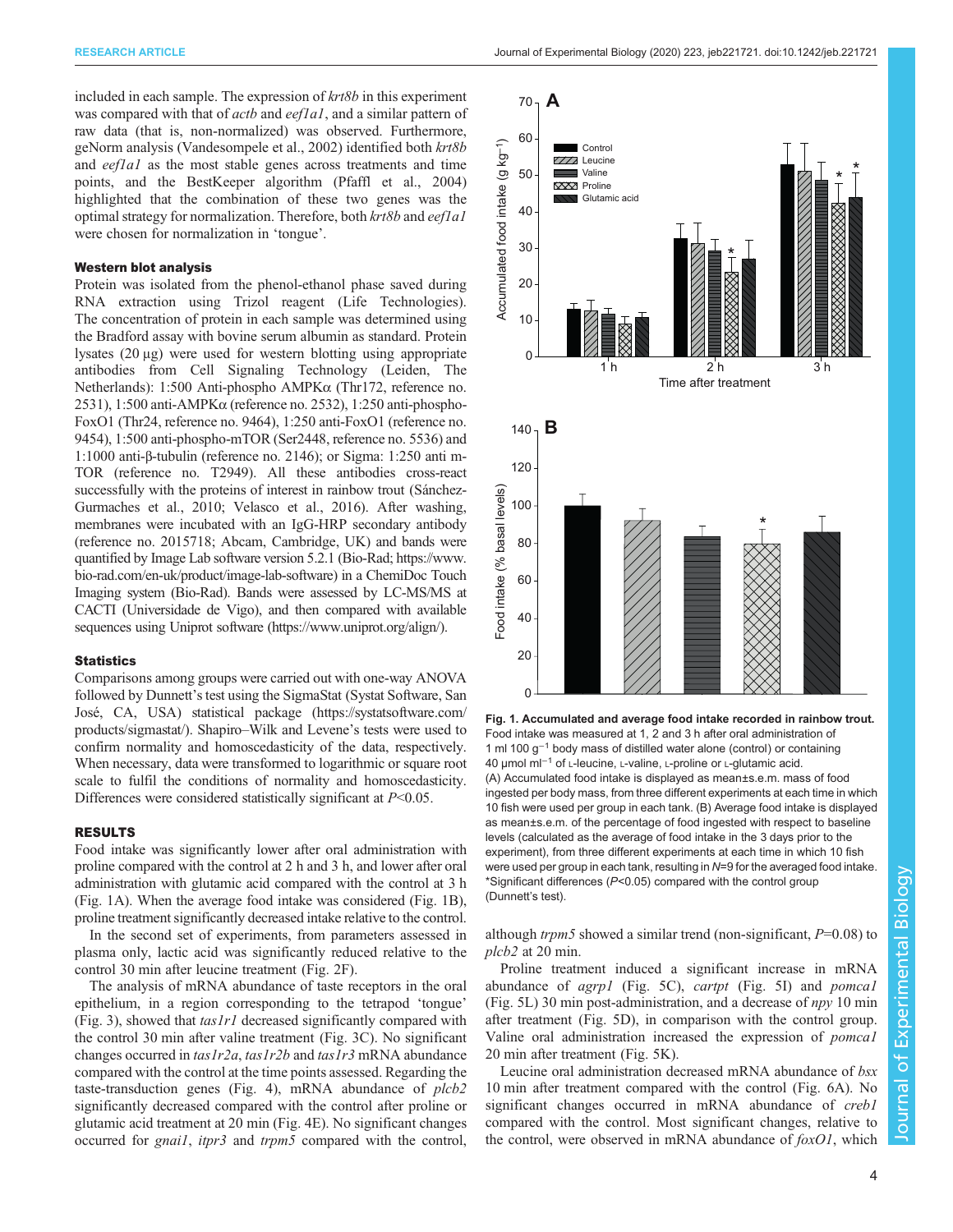<span id="page-4-0"></span>

Fig. 2. Plasma levels of glucose, lactic acid and α-amino acids. Levels of glucose (A–C), lactic acid (D–F) and α-amino acids (G–I) were measured in rainbow trout 10 (A,D,G), 20 (B,E,H) and 30 min (C,F,I) after oral administration of 1 ml 100 g<sup>-1</sup> body mass of water alone (control) or containing 40 µmol ml<sup>-1</sup> of L-leucine, L-valine, L-proline or L-glutamic acid. Each value is the mean±s.e.m. of N=8 fish per treatment. \*Significant differences (P<0.05) compared with the control group (Dunnett's test).

increased at 20 min after oral administration of glutamic acid [\(Fig. 6](#page-8-0)H) and 30 min after oral administration of valine and proline [\(Fig. 6I](#page-8-0)).

Valine, proline and glutamic acid induced an increase in the expression of mtor 30 min after oral administration, compared with the control group [\(Fig. 7](#page-9-0)C). Proline additionally increased the expression of prkaa2 30 min after treatment ([Fig. 7I](#page-9-0)).

Finally, no significant changes were observed in the abundance of protein and phosphorylation status of FoxO1, Ampkα and mTor [\(Fig. 8](#page-10-0)).

#### **DISCUSSION**

#### Oral and pre-absorptive effects of different amino acids on food intake

Mammalian studies have shown that satiety and satiation can be modified by sensory exposure to food. Furthermore, satiety is usually greater when a rich food is consumed orally, and proportional to oral exposure time (i.e. solid foods induce stronger appetite-suppressing responses than similar liquid foods), than when infused into the gastrointestinal tract ([Morell and Fiszman, 2017](#page-13-0)). However, these studies relate to complex foods rather than single amino acids. Many fish, in contrast to mammals, do not keep the grasped food item in the oral cavity for a long time, do not masticate food, and digestive enzymes are not produced in the oral cavity. Nevertheless, even if very briefly, evaluation of the sensorial and nutritional properties of grasped food clearly occurs in the oral cavity and determines the fishes' ingestive behaviour. After taking food into the mouth, fish either swallow or reject it by spitting it out ([Jobling et al., 2012; Kasumyan,](#page-13-0) [2019](#page-13-0)). Amino acids are potent taste stimuli, and are the taste compounds that have received by far the most attention in behavioural and electrophysiological studies in fish [\(Hara et al., 1994](#page-13-0); [Kasumyan and Døving, 2003\)](#page-13-0).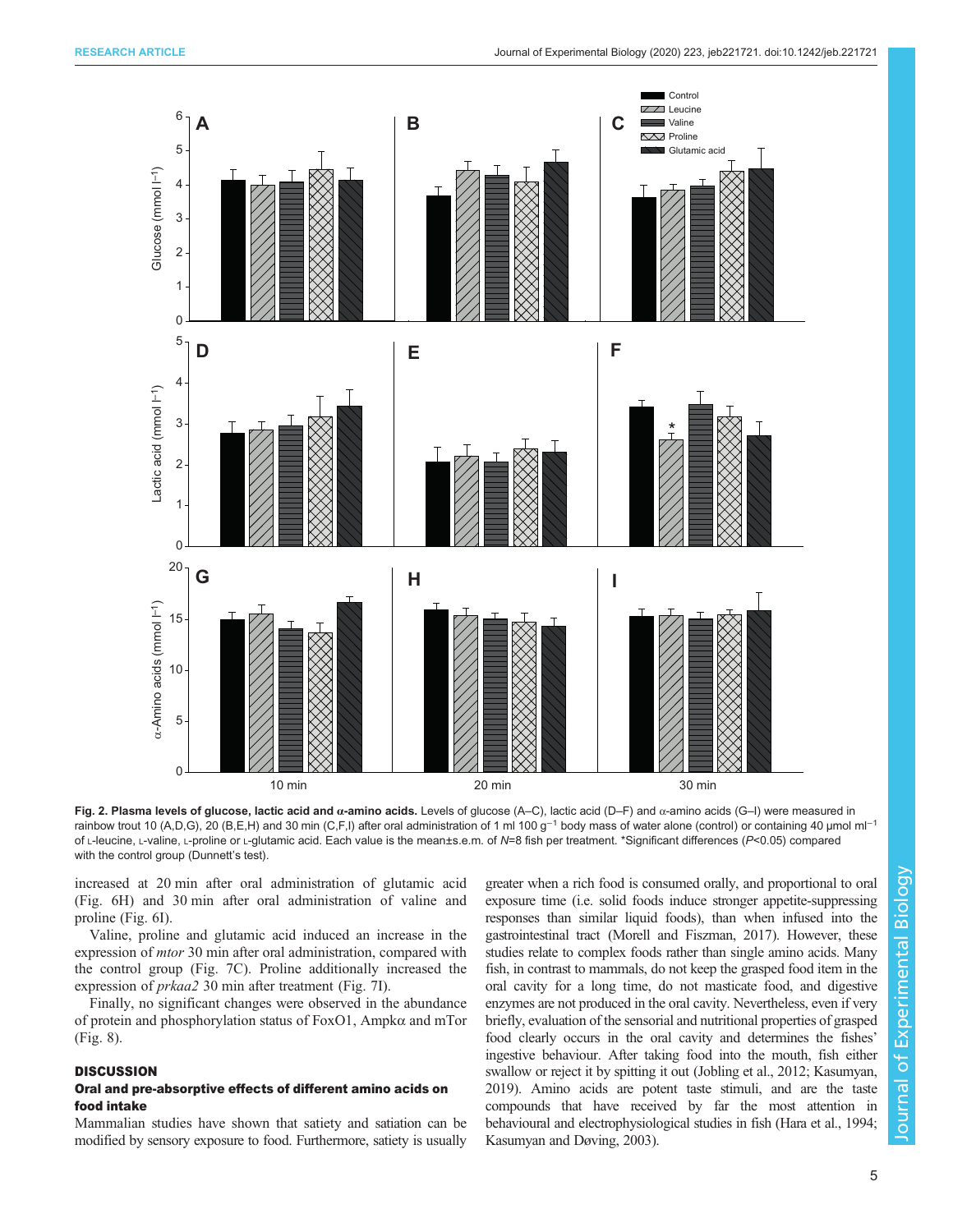<span id="page-5-0"></span>







Fig. 3. mRNA abundance of T1R family taste receptors. mRNA levels of tas1r1 (A–C), tas1r2a (D–F), tas1r2b (G–I) and tas1r3 (J–L) in 'tongue' of rainbow trout 10 (A,D,G,J), 20 (B,E,H,K) and 30 min (C,F,I,L) after oral administration of 1 ml 100 g−<sup>1</sup> body mass of distilled water alone (control) or containing 40 µmol ml<sup>-1</sup> of L-leucine, L-valine, L-proline or L-glutamic acid. Each value is the mean±s.e.m. of N=6 fish per treatment. Gene expression results are relative to control and are normalized by krt8b and eef1a1 expression. \*Significant differences (P<0.05) compared with the control group (Dunnett's test).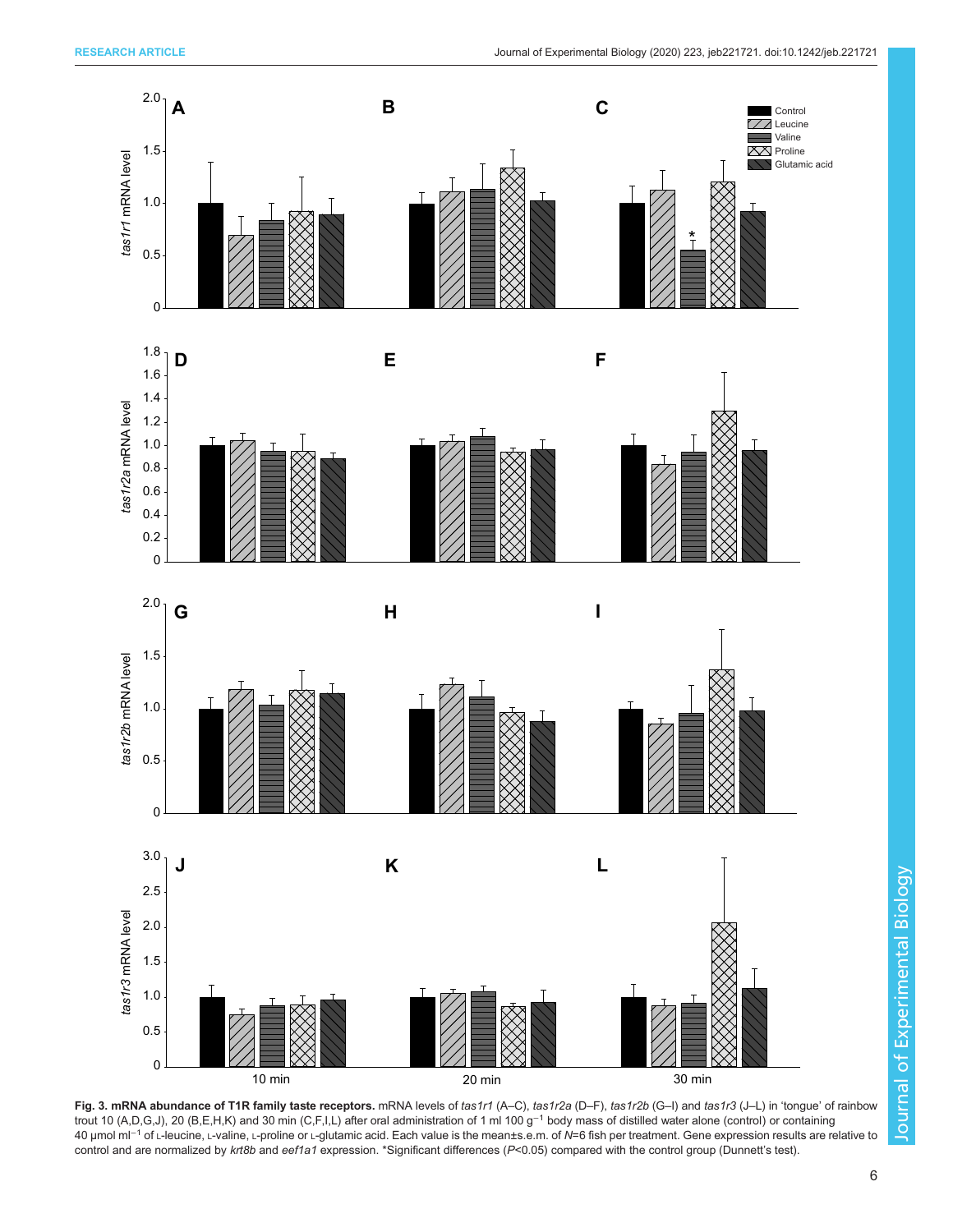<span id="page-6-0"></span>

Fig. 4. mRNA abundance of components of downstream signalling cascade from taste receptors. mRNA levels of gnai1 (A–C), plcb2 (D–F), itpr3 (G–I) and trpm5 (J–L) in 'tongue' of rainbow trout 10 (A,D,G,J), 20 (B,E,H,K) and 30 min (C,F,I,L) after oral administration of 1 ml 100 g<sup>-1</sup> body mass of distilled water alone (control) or containing 40 µmol ml<sup>−1</sup> of ∟-leucine, ∟-valine, ∟-proline or ∟-glutamic acid. Each value is the mean±s.e.m. of N=6 fish per treatment. Gene expression results are relative to group and are normalized by krt8b and eef1a1 expression. \*Significant differences (P<0.05) compared with the control group (Dunnett's test).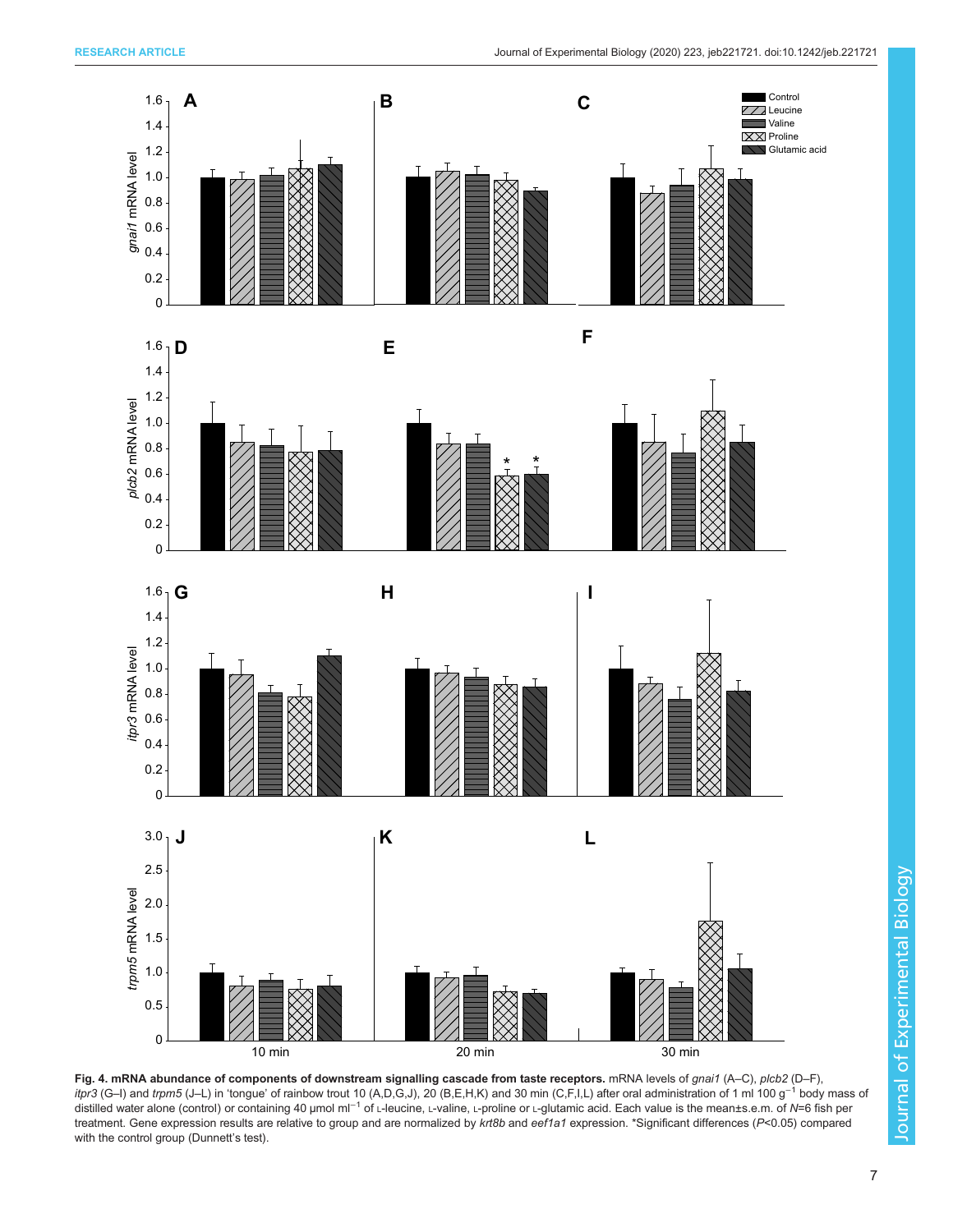<span id="page-7-0"></span>

Fig. 5. mRNA abundance of hypothalamic neuropeptides. mRNA levels of agrp1 (A–C), npy (D–F), cartpt (G–I) and pomca1 (J–L) in hypothalamus of rainbow trout 10 (A,D,G,J), 20 (B,E,H,K) and 30 min (C,F,I,L) after oral administration of 1 ml 100 g−<sup>1</sup> body mass of distilled water alone (control) or containing 40 µmol ml<sup>-1</sup> of L-leucine, L-valine, L-proline or L-glutamic acid. Each value is the mean±s.e.m. of N=6 fish per treatment. Gene expression results are relative to control and are normalized by actb and eef1a1 expression. \*Significant differences (P<0.05) compared with the control group (Dunnett's test).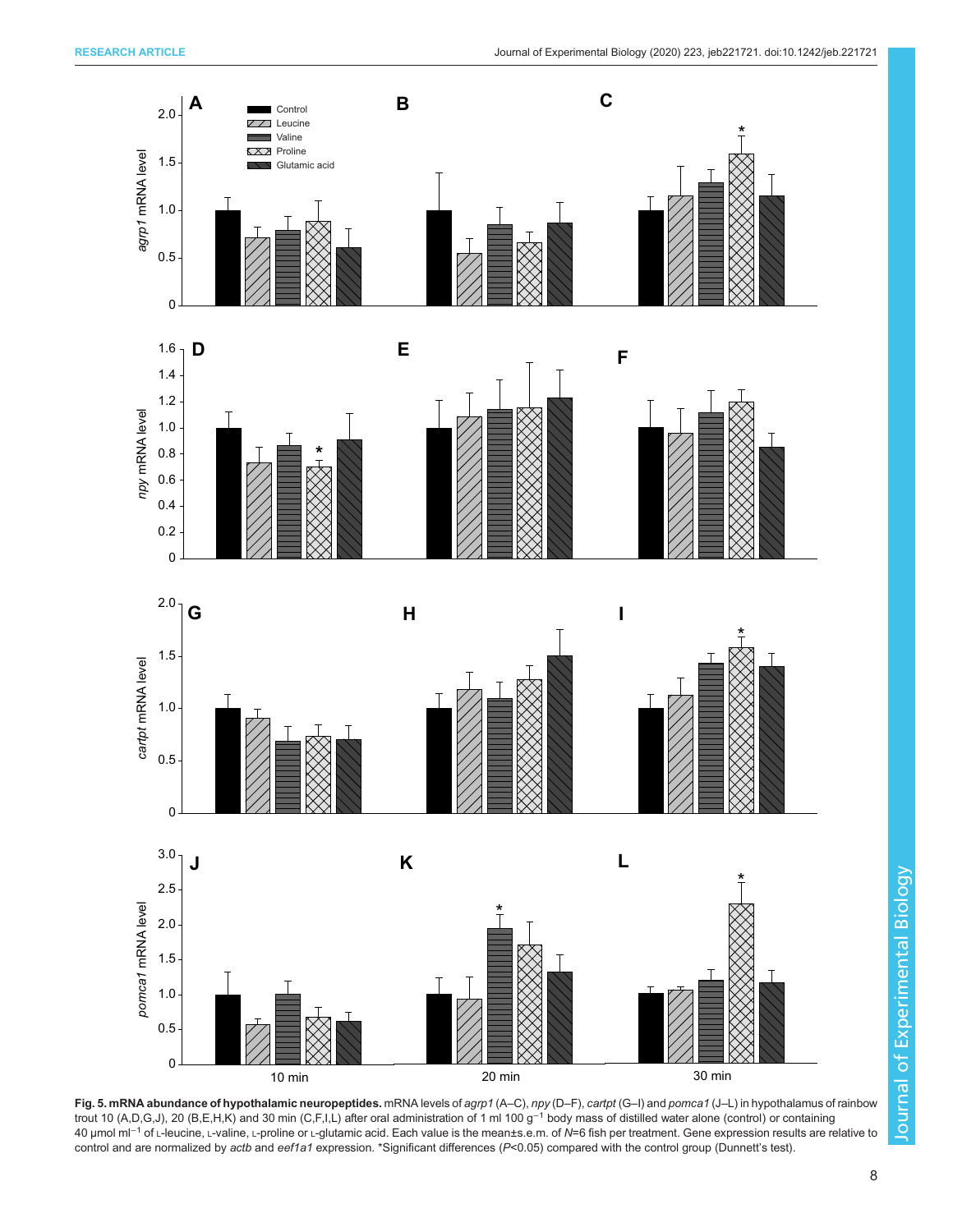<span id="page-8-0"></span>

Fig. 6. mRNA abundance of hypothalamic transcription factors. mRNA levels of bsx (A–C), creb1 (D–F) and foxO1 (G–I) in hypothalamus of rainbow trout 10 (A,D,G), 20 (B,E,H) and 30 min (C,F,I) after oral administration of 1 ml 100 g<sup>-1</sup> body mass of distilled water alone (control) or containing 40 µmol ml<sup>-1</sup> of L-leucine, L-valine, L-proline or L-glutamic acid. Each value is the mean±s.e.m. of N=6 fish per treatment. Gene expression results are relative to control and are normalized by actb and eef1a1 expression. \*Significant differences (P<0.05) compared with the control group (Dunnett's test).

In a first experiment, we tested the feeding response to a single oral administration of different amino acids. Proline reduced food intake compared with the control (approximately 20% on average) significantly at 2 h and 3 h following oral treatment. Of the other amino acids assessed, only glutamic acid displayed a significant decrease in food intake 3 h after treatment. The fact that proline in a previous study ([Comesaña et al., 2018b](#page-13-0)) did not affect food intake 6 h after i.p. administration suggests that it might have a different effect when it is sensed peripherally ( preabsorptive). Similarly, the fact that leucine administered orally did not affect food intake, contrasting with its strong anorexigenic effect after both i.c.v. and i.p. administration, indicates that the response measured here reflects only preabsorptive stimuli.

The striking differences in the food intake response to both leucine and proline depending on its pre-absorptive or postabsorptive signalling are probably quite logical if we consider some key particularities of these amino acids. These differences could link to a particular physiological relevance as protein or amino acid availability signals at different moments of meal ingestion, digestive and metabolic processing. Leucine is an essential branched chain amino acid. In fish, just as in mammals, essential amino acids show the highest correlation between dietary and postprandial circulating free amino acid composition, in contrast to non-essential amino acids, which are more rapidly metabolized or converted to other metabolites [\(Jürss and Bastrop, 1995\)](#page-13-0). In addition, branched chain amino acids show the highest changes in plasma amino acid pool in periods of fasting as well as after feeding [\(Navarro et al., 1997\)](#page-13-0),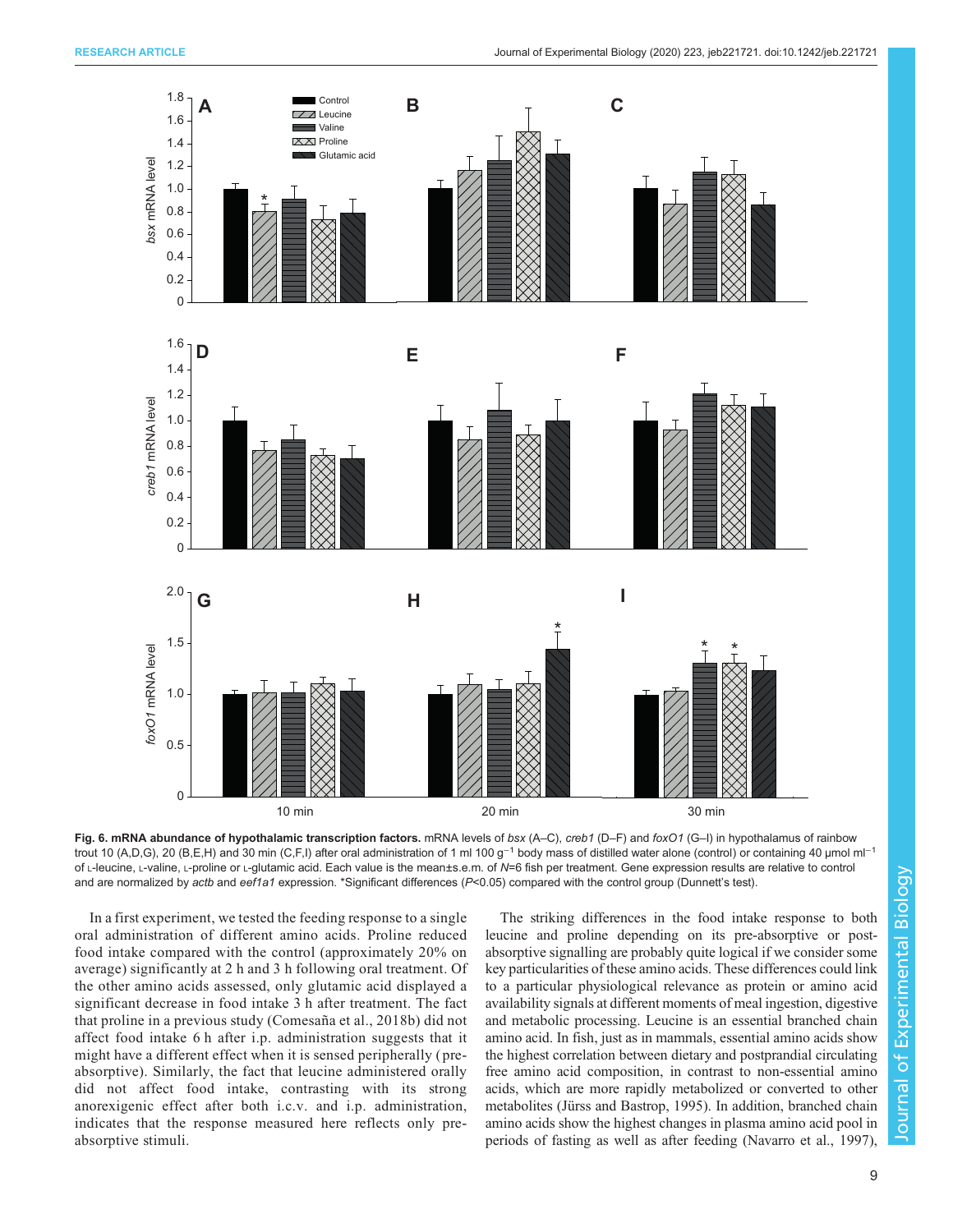<span id="page-9-0"></span>

Fig. 7. mRNA abundance of hypothalamic parameters related to integrative sensors mTOR and AMPK. mRNA levels of mtor (A–C), prkaa1 (D–F) and prkaa2 (G–I) in hypothalamus of rainbow trout 10 (A,D,G), 20 (B,E,H) and 30 min (C,F,I) after oral administration of 1 ml 100 g−<sup>1</sup> body mass of distilled water alone (control) or containing 40 µmol ml<sup>-1</sup> of ∟-leucine, L-valine, L-proline or L-glutamic acid. Each value is the mean±s.e.m. of N=6 fish per treatment. Gene expression results are relative to control and are normalized by actb and eef1a1 expression. \*Significant differences (P<0.05) compared with the control group (Dunnett's test).

making them ideal homeostatic sensors of endogenous amino acid availability. Proline is an imino amino acid with diverse and important roles in cell metabolism and physiology that can be synthesized endogenously from L-glutamic acid. However, in fish it is considered a conditionally essential amino acid as rates of endogenous synthesis are inadequate during early life stages, and possibly also in adults ([Li et al., 2009](#page-13-0); [Wu et al., 2011](#page-14-0)). In addition, the requirement of proline for whole-body protein synthesis is the greatest of all amino acids on a per-gram basis [\(Wu et al., 2011\)](#page-14-0). Finally, proline typically has a high palatability in carnivorous fishes ([Li et al., 2009](#page-13-0); [Morais, 2017\)](#page-13-0), including rainbow trout [\(Jones, 1989](#page-13-0)), which could relate to its value in identifying 'good protein'-rich food sources.

A stronger effect of proline compared with the other tested amino acids is consistent with classical electrophysiological studies in rainbow trout, where proline was by far the most effective amino acid stimulating both the facial and glossopharyngeal nerves innervating taste buds in the extraoral surface, rostral oral cavity ( palate) and posterior part of the oral cavity ([Marui et al., 1983](#page-13-0); [Kohbara and Caprio, 2001](#page-13-0)). Furthermore, this imino acid was one of the most potent stimulators of facial nerve responses in zebrafish [\(Oike et al., 2007\)](#page-14-0). The electrophysiological gustatory response in trout as well as in several other salmonids has a limited range, responding to a small number of amino acids. This is in contrast to other fish species with a much broader spectrum of gustatory activation [\(Hara et al., 1994;](#page-13-0) [Yamashita et al., 2006\)](#page-14-0). Therefore, care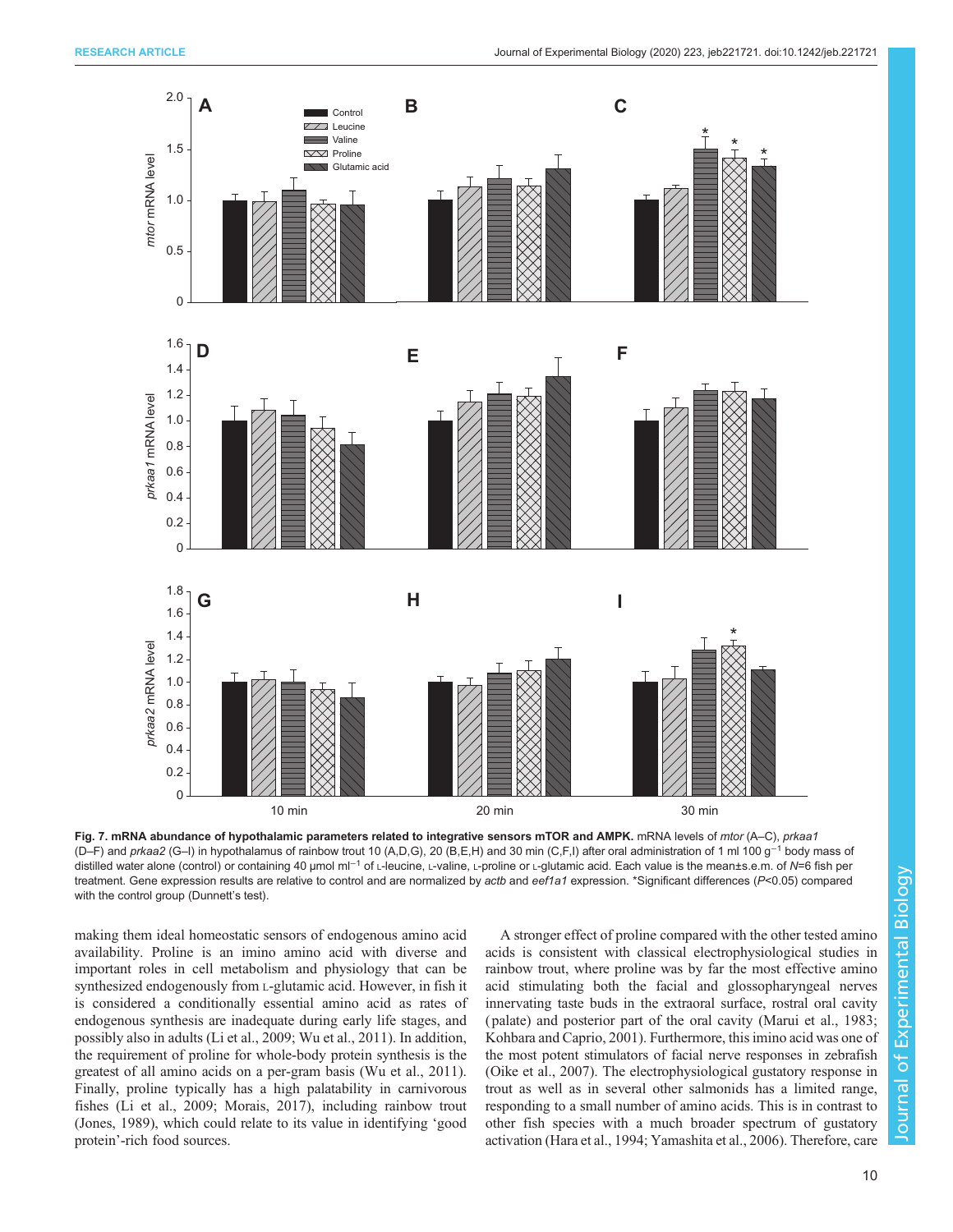<span id="page-10-0"></span>

Fig. 8. Western blot analysis of hypothalamic protein abundance and phosphorylation status. FoxO1 (A,D,G), mTor (B,E,H) and Ampkα (C,F,I) were assessed in hypothalamus of rainbow trout 30 min after oral administration of 1 ml 100 g<sup>-1</sup> body mass of distilled water alone (control) or containing 40 µmol ml<sup>-1</sup> of L-leucine, L-valine, L-proline or L-glutamic acid. Each value is the mean±s.e.m. of N=6 fish per treatment. (J) Total protein (20 µg) was loaded onto the gel per lane. Western blots were performed on six individual samples per treatment, and a representative blot per treatment is shown here (C, control; L, leucine; V, valine; P, proline; G, glutamic acid).

should be taken in extrapolating the results from this study to other non-salmonid fish species, where a higher oral taste responsiveness to different types of amino acids is more likely.

However, there is clear evidence in fish that different amino acids can have different activation thresholds of not only taste nerves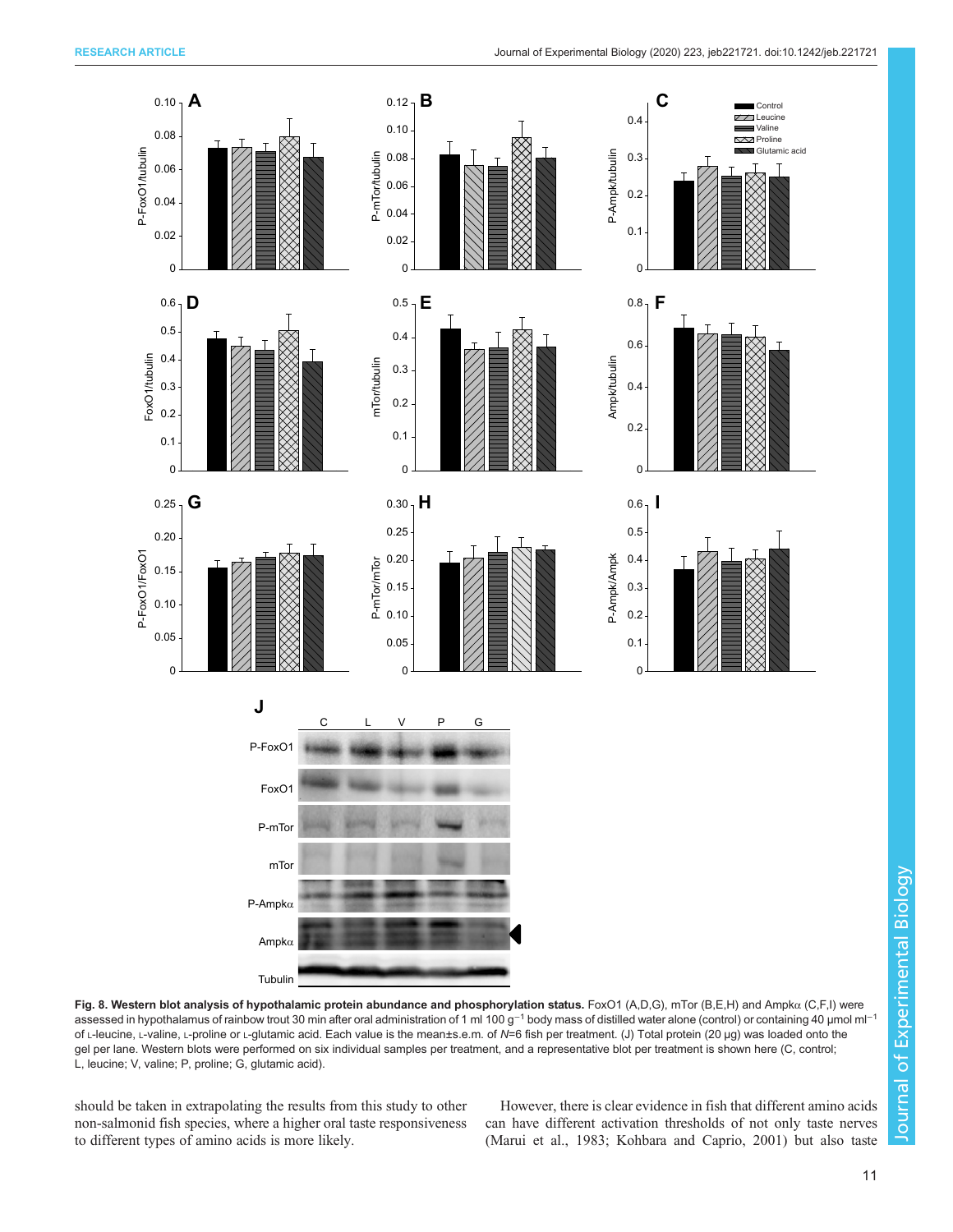receptors [\(Oike et al., 2007\)](#page-14-0). In the present study all amino acids were examined at isomolar concentrations. Therefore, we cannot disregard the possibility that different results might have been obtained if the amino acids were tested at different concentrations. In fact, these results indicating a satiating effect of proline administered orally contrast with our previous study when both proline and particularly leucine showed a significantly higher voluntary consumption compared with the control when offered at 0.1 mol l−<sup>1</sup> in agar pellets [\(Comesaña et al., 2018b\)](#page-13-0). Hence, the lower concentration  $(0.04 \text{ mol } 1^{-1})$  in the present study could be at least partly responsible for the differences, as the chemosensory response of gustatory nerve fibers in trout in response to proline and leucine has been shown to differ depending on concentration (D-Pro, L-Leu, L-Phe, Gly, L-Arg and L-Trp were also found to be stimulatory, but only at the highest concentration tested: 0.01 mol l−<sup>1</sup> ; [Kohbara](#page-13-0) [and Caprio, 2001\)](#page-13-0). Additionally, we cannot disregard a potential effect of olfactory receptors modulating the feeding response in the previous study, where amino acids could have easily leached from the agar pellets.

Finally, of the other tested amino acids only L-glutamic acid showed a slight satiating effect, which was only significant at 3 h after treatment, but not when the mean food intake of the whole period was considered. Glutamic acid, as the most abundant amino acid in proteins, is the most ubiquitous signal for the presence of dietary protein ([Fromentin et al., 2012;](#page-13-0) [Torii et al., 2013](#page-14-0)). Fish literature describes this amino acid as being a poorly effective palatability stimulus [\(Kasumyan and Døving, 2003](#page-13-0); [Kasumyan,](#page-13-0) [2019](#page-13-0)), as well as a weak activator of the T1R1–T1R3 taste receptor or facial nerves in fish species ([Oike et al., 2007](#page-14-0)), including trout [\(Marui et al., 1983](#page-13-0); [Kohbara and Caprio, 2001\)](#page-13-0). Most mammalian studies addressing pre-absorptive umami signalling have been performed after intragastric infusion of amino acids. In these studies, glutamic acid, as well as arginine and lysine, have been shown to inhibit food intake in rats 1 h after their intragastric administration ([Jordi et al., 2013](#page-13-0)). In addition, [Kondoh et al. \(2009\)](#page-13-0) observed that vagal gastric afferent fibers of rat stomach responded only to glutamic acid from all of the 20 amino acids tested. They also demonstrated that the response was mediated in the lumen rather than systemically given that intravenous administration of glutamic acid did not have an effect. This could be expected, considering that intestinal mucosal cells metabolize virtually all enteral glutamic acid during absorption, which therefore does not reach the blood circulation at noticeable levels after food ingestion ([Kondoh et al.,](#page-13-0) [2009](#page-13-0)). In the present study it is also possible that the administrated glutamic acid could have exerted some satiating effect through the activation of vagal gastric afferent fibers, as at least some of the administrated solution would have reached the stomach; further studies are needed to establish this. Therefore, the results from this study support the existing notion that glutamic acid has a less relevant role in peripheral ( pre-absorptive) protein taste sensing in fish than in mammals, but some effect, even if weaker than L-proline, cannot be disregarded.

#### Transcriptional response of tas1r receptors and tastesignalling genes in oral epithelia

Many teleosts, including rainbow trout, have a highly developed gustatory system. Moreover, fish have the greatest amount of taste buds compared with other vertebrates, located in the body surface or specialised appendages, in gill rakers or the oral cavity (reviewed by [Morais, 2017](#page-13-0); [Kasumyan, 2019\)](#page-13-0). Within the oropharyngeal cavity, taste buds are found throughout the oral epithelia but a tendency for a decrease in their density in the rostrocaudal direction has been reported ([Marui et al., 1983](#page-13-0); [Devitsina and Golovkina, 2011](#page-13-0)). This distribution makes the apical area analogous to the tetrapod tongue a good area to analyse taste receptors.

Different molecular studies have characterized the teleost T1R family of taste receptors ([Ishimaru et al., 2005\)](#page-13-0). In fish both heterodimers, T1R1–T1R3 and T1R2–T1R3, respond to amino acids ([Oike et al., 2007\)](#page-14-0), unlike mammals, where T1R2–T1R3 responds specifically to sweet substances [\(Chandrashekar et al.,](#page-13-0) [2006\)](#page-13-0). Furthermore, T1R2–T1R3 has a wider response profile, being activated by a far broader range of amino acids ([Oike et al.,](#page-14-0) [2007\)](#page-14-0). Changes in the expression of these receptors in response to specific nutrients has been evaluated in fish brain ([Otero-Rodiño](#page-14-0) [et al., 2015;](#page-14-0) [Comesaña et al., 2018b](#page-13-0)), intestine [\(Polakof and](#page-14-0) [Soengas, 2013;](#page-14-0) [Cai et al., 2018](#page-13-0)), liver and Brockman bodies ([Otero-](#page-14-0)[Rodiño et al., 2016](#page-14-0)), as part of mechanisms of amino acid and glucose sensing [\(Efeyan et al., 2015; Conde-Sieira and Soengas,](#page-13-0) [2017\)](#page-13-0). However, their transcriptional regulation by potential ligands has not been assessed in an oral tissue until now. With the exception of tas1r1 down-regulation 30 min after valine treatment, our results did not show a significant change in expression in any of the taste receptor subunits assessed in response to the oral presence of amino acids. There is no evidence that the activation of these receptors is associated with transcriptional responses, and the present results suggest that this is not the case. However, changes observed in downstream taste transduction molecules as well as in central mechanisms controlling food intake in the hypothalamus, as discussed next, suggest that these changes occur quickly and over a short time span. Hence, it cannot be completely disregarded that such a response, if present, could have been missed.

Multiple mammalian G-proteins are implicated in taste transduction of sweet, umami and bitter tastes, functioning as heterodimers containing a  $G_{\alpha}$  subunit and a  $G_{\beta\gamma}$  dimer. When taste receptors are activated,  $G_{\alpha}$  dissociates from  $G_{\beta\gamma}$  and both subunits are capable of initiating different downstream signalling cascades. In one of these cascades, G-proteins then activate phospholipase C β2 (PLCβ2) to generate diacylglycerol and inositol trisphosphate. The interaction of inositol with its receptor in the endoplasmic reticulum triggers the release of intracellular calcium stores and the subsequent opening of the TRPM5 channel, resulting in cell depolarization ([Behrens and Meyerhof, 2016](#page-13-0); [Hisatsune et al.,](#page-13-0) [2007\)](#page-13-0). In fish, current evidence suggests that most of the taste signalling effectors are conserved between mammals and teleost fish, including Plcb2 and Trpm5 ([Ishimaru et al., 2005](#page-13-0); [Yasuoka](#page-14-0) [et al., 2004; Oike et al., 2007; Yoshida et al., 2007](#page-14-0)) and are similarly involved in taste discrimination ([Aihara et al., 2008](#page-13-0)).

In the present study, a clear effect of amino acid oral treatment was observed in  $plcb2$  expression, which was significantly downregulated 20 min after proline and glutamic acid administration, relative to the control. Furthermore, although not significant  $(P=0.08)$ , a similar trend was observed in *trpm5* expression. These results suggest a potential role for plcb2, and possibly also for trpm5, in the transduction of taste signals from specific amino acids. High expression of  $plcb2$  is found in a subset of cells from taste buds not only in mammals but also in fish ([Asano-Miyoshi et al., 2000](#page-13-0); [Yasuoka et al., 2004\)](#page-14-0), where it also co-localizes with trpm5 [\(Yoshida et al., 2007](#page-14-0)). PLCβ2 co-expresses with both T1R and T2R (bitter) families of taste receptors, although in a different subset of cells, and has been implicated in the transduction of preferable (T1R-related) and aversive (T2R-related) tastes in fish, similar to mammals ([Aihara et al., 2008](#page-13-0)). No changes were measured in the other investigated taste-signalling genes; however, similar to tas1r genes, we cannot exclude that these could be regulated via other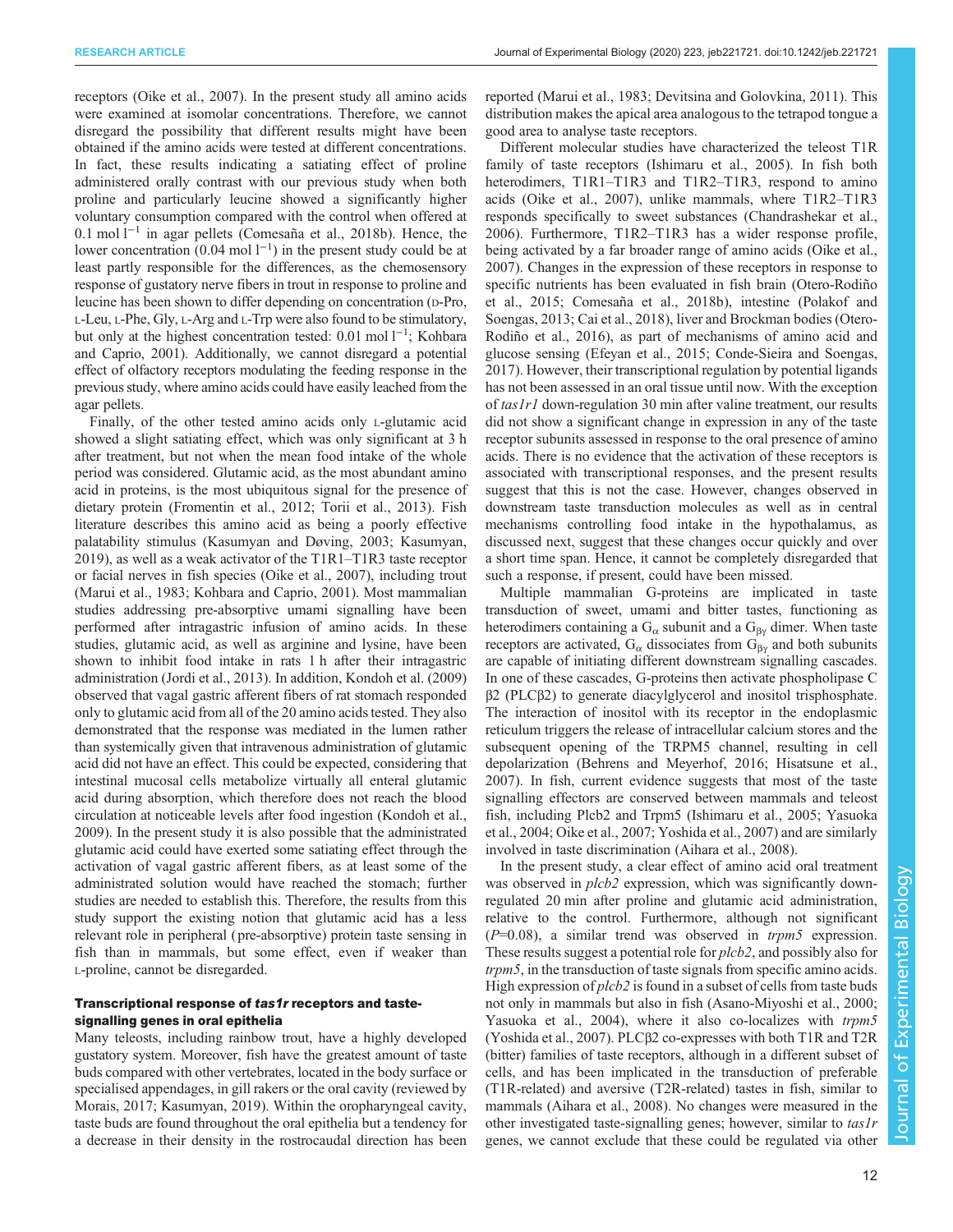(non-transcriptional) mechanisms and/or that changes occurred more quickly than that which could be accurately assessed in the present study.

It is especially relevant that the only two amino acids that had a significant effect on *plcb2* expression were also those that had an effect on food intake, which was particularly marked for proline. It remains to be determined how the detection of amino acids at the oral level is transmitted to the brain and can subsequently affect food intake, but given the present results we suggest that taste signalling through *plcb2* and possibly *trpm5*, putatively through the activation of T1R receptors co-expressed in the same taste receptor cells, might be at least partly involved. However, other families of taste receptors or alternative taste signalling pathways may also play a role. These possibilities are very likely considering that in mammals, other families of receptors such as the metabotropic glutamic acid receptors (mGluRs) and the calcium-sensing receptor (CaR) have also been implicated in umami or amino acid taste signalling through a TRPM5-independent pathway ([Conigrave et al., 2002](#page-13-0); [Yasumatsu et al., 2012\)](#page-14-0).

#### Pre-absorptive effects of amino acids on hypothalamic mechanisms of food intake regulation

In order to assess the effects of amino acids when sensed peripherally on the feeding response, we examined changes in different hypothalamic systems involved in the control of food intake after oral administration of different amino acids. The study was carried out over a short time scale (assessed by a preliminary study) ensuring that the signal is derived mostly from the oropharyngeal cavity and stomach. It is very unlikely that at 30 min the amino acids could have reached the upper intestine and entered circulation by this time, as also established by the absence of relevant changes in metabolite levels in plasma.

The initial phase assessed in this study should correspond to the cephalic phase response (CPR), which refers to rapid physiological responses initiated by sensory exposure to food. The sensory information is conveyed via afferent pathways to the brain, which in turn elicits autonomic efferent responses through vagal nerves [\(Han](#page-13-0) [et al., 2019](#page-13-0)). Each nutrient can have a different effect. Glucose, for instance, induces an insulin response, whereas amino acids trigger a pancreatic response ([Mattes et al., 2019\)](#page-13-0). Therefore, in the course of the 30 min periods that were evaluated, the hypothalamic responses could result from the integration of different stimuli relayed by sensory neurons associated with oropharyngeal taste receptor cells (through facial or glossopharyngeal nerves), through gastric vagal afferent fibers, via humoral pathways (release of peptides by enteroendocrine cells in the stomach), or even by a combination of these pathways.

Remarkably, the strong satiating effect of proline, associated with a significant down-regulation of *plcb2*, was generally correlated with changes in hypothalamic mRNA abundance of neuropeptides involved in the control of food intake. These include the rise in levels of anorexigens cartpt and pomca1 and the decrease in levels of the orexigen npy, although the increase observed in the level of agrp1 was inconsistent. The capacity of oral proline treatment to induce changes in food intake through hypothalamic regulation mechanisms is also supported by the finding of changes in mRNA abundance of integrative sensors (mtor and prkaa2) and transcription factors  $(foxO1)$ . This is in agreement with changes in these parameters in the hypothalamus of rainbow trout observed under similar anorectic conditions [\(Velasco et al., 2017](#page-14-0); [Otero-Rodiño et al., 2017](#page-14-0); [Conde-Sieira et al., 2018\)](#page-13-0).

Interestingly, the hypothalamic mRNA abundance of several integrative sensors and transcription factors also changed after oral treatment with the other amino acids assessed such as leucine  $(bsx)$ , valine ( $f(xO1$  and *mtor*) and glutamic acid (*mtor* and  $f(xO1)$ ). These results suggest that some intracellular signalling pathways in hypothalamus were affected by the oral administration of leucine, valine or glutamic acid. As previously discussed, the different amino acids were evaluated at isomolar concentrations, and different activation thresholds are likely for both taste receptors and facial or glossopharyngeal nerve responses. Hence, there is the possibility that amino acids other than proline would require a higher concentration to elicit an effect.

Changes in hypothalamic integrative sensors and transcription factors occurred only at the mRNA level without changes in protein expression, which probably require a longer time to become evident.

A critical aspect of this study was the time of sampling, considering the expected fast central response to oral or gastrointestinal taste signalling. For instance, areas of the rat brain related to food intake control responded very quickly to an intragastric infusion of glutamic acid, with a peak at 10–12 min [\(Kondoh et al., 2009](#page-13-0)). In fish, a delay might be predicted considering that physiological processes, including those related to food intake and metabolism, are slower than in mammals due to their ectothermic nature [\(Rønnestad et al., 2017; Soengas et al.,](#page-14-0) [2018\)](#page-14-0). In the present study, the effect in taste signalling at the oral level was seen at 20 min after treatment, whereas central effects occurred 10–30 min (but mostly at 30 min) after treatment. Such extremely quick responses do not enable us to distinguish the contribution of different pathways based on temporal patterns of expression. Hence, future physiological studies where some of these pathways are selectively inhibited would be highly desirable to better understand the peripheral effects of amino acids and how the signal is conveyed to the brain. However, this study is an important first step towards establishing pre-absorptive effects of different amino acids, which have been shown to be different from their postabsorptive or metabolic effects (after i.p. administration) in the same fish species.

#### Conclusions

The present study provides new information regarding the preabsorptive regulation of food intake by amino acids in rainbow trout. Both proline and glutamic acid were sensed in taste receptor cells in taste buds of the oral epithelia, in an area corresponding to the tetrapod tongue. These effects are indicated by changes in the expression of *plcb2*, and likely also *trpm5* (albeit non-significantly), 20 min after oral administration. Furthermore, both amino acids significantly reduced subsequent food intake (2–3 h after oral treatment), although the effect was markedly stronger for proline. Nevertheless, only proline significantly affected hypothalamic gene expression in a manner consistent with an increased anorexigenic potential. Interestingly, proline, an imino acid eliciting the strongest electrophysiological gustatory response in trout, is a strong activator of fish T1Rs, and typically has high palatability in carnivorous fish species, including trout. It is possible that proline and the other tested amino acids, in particular glutamic acid, might also have affected other pathways of the cephalic phase response which were not evaluated in this study, including the activation of sensory neurons by other families of taste receptors, the activation of gastric vagal afferent fibers, or even humoral pathways. Furthermore, different results could have been obtained at different test concentrations, as amino acids can have different activation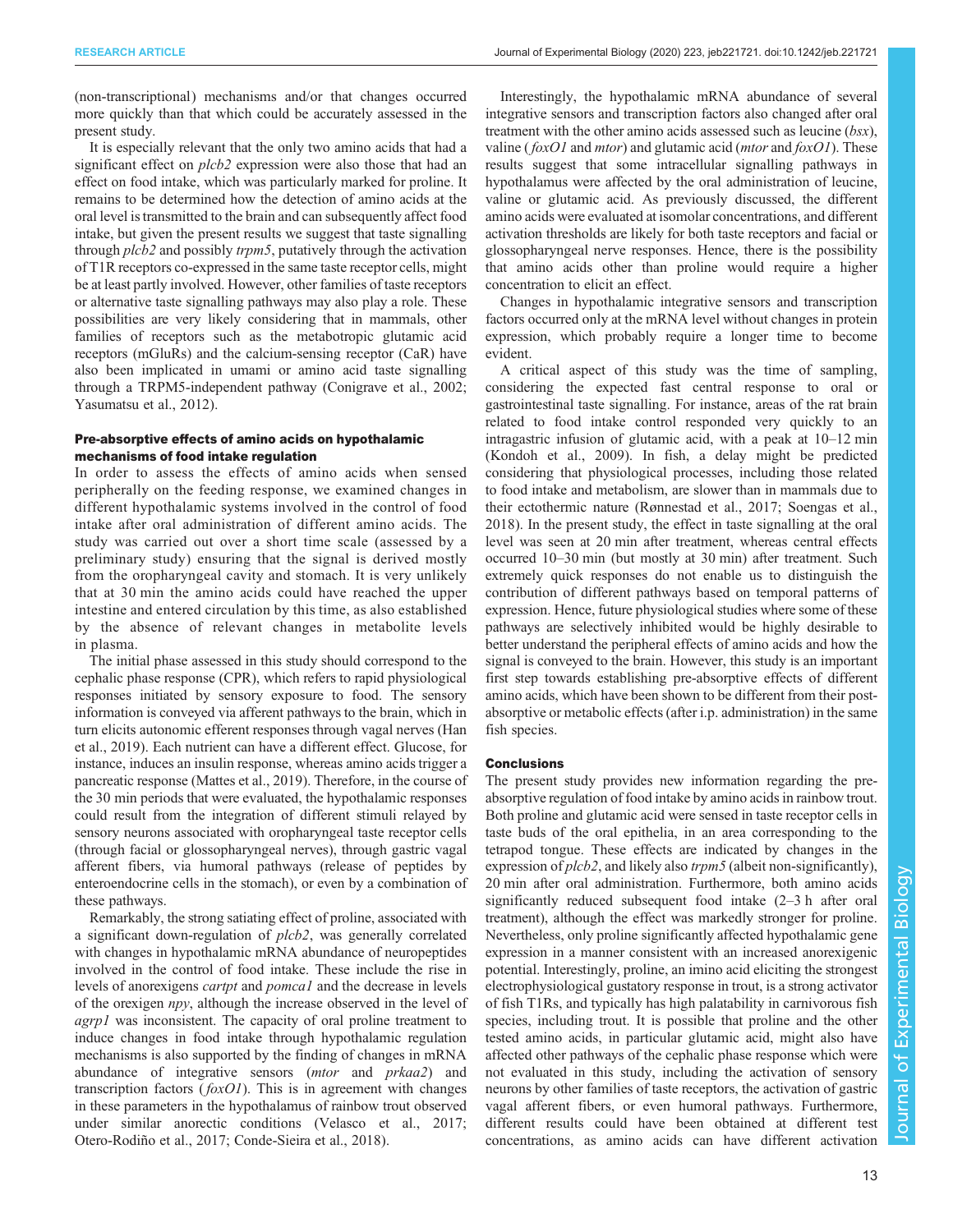<span id="page-13-0"></span>thresholds of T1R receptors and taste nerves. However, this study presents the first evidence that pre-absorptive sensing of specific amino acids, at least partly mediated by oral taste signalling, has the potential to affect food intake in teleost fishes.

#### Acknowledgements

The authors thank Dr Rita Angotzi from Instituto de Acuicultura Torre de la Sal-CISC (Spain) for providing phylogenetical information of T1R genes in fish.

#### Competing interests

The authors declare no competing or financial interests.

#### Author contributions

Conceptualization: J.L.S., S.M.; Formal analysis: S.C., M.C.-S., C.V.; Investigation: S.C., M.C.-S., C.V.; Data curation: S.C., J.L.S., S.M.; Writing - original draft: S.C., J.L.S., S.M.; Writing - review & editing: S.C., M.C.-S., J.L.S., S.M.; Visualization: J.L.S.; Supervision: J.L.S., S.M.; Project administration: J.L.S., S.M.; Funding acquisition: J.L.S., S.M.

#### Funding

This study was supported by Lucta and a research grant from Xunta de Galicia (Consolidación e estructuración de unidades de investigación competitivas do SUG, ED431B 2019/37). S.C. was the recipient of a predoctoral fellowship (Program FPU) from the Spanish Ministerio de Educación, Cultura y Deporte (FPU16/00045). M.C.-S. was the recipient of a postdoctoral fellowship from Xunta de Galicia (ED481B2018/018).

#### References

- [Aihara, Y., Yasuoka, A., Iwamoto, S., Yoshida, Y., Misaka, T. and Abe, K.](https://doi.org/10.1111/j.1601-183X.2008.00433.x) (2008). [Construction of a taste-blind medaka fish and quantitative assay of its preference](https://doi.org/10.1111/j.1601-183X.2008.00433.x)aversion behavior. Genes Brain Behav. 7[, 924-932. doi:10.1111/j.1601-183X.](https://doi.org/10.1111/j.1601-183X.2008.00433.x) [2008.00433.x](https://doi.org/10.1111/j.1601-183X.2008.00433.x)
- [Asano-Miyoshi, M., Abe, K. and Emori, Y.](https://doi.org/10.1016/S0304-3940(00)00911-3) (2000). Co-expression of calcium [signaling components in vertebrate taste bud cells.](https://doi.org/10.1016/S0304-3940(00)00911-3) Neurosci. Lett. 283, 61-64. [doi:10.1016/S0304-3940\(00\)00911-3](https://doi.org/10.1016/S0304-3940(00)00911-3)
- Behrens, M. and Meyerhof, W. (2016). The vertebrate gustatory system. In Flavour, From Food to Perception (ed. E. Guichard, C. Salles, M. Morzel and A. M. Le Bon), pp. 57-78. Oxford, UK: Wiley Blackwell.
- Berthoud, H.-R. [\(2008\). The vagus nerve, food intake and obesity.](https://doi.org/10.1016/j.regpep.2007.08.024) Regul. Peptides 14[, 15-25. doi:10.1016/j.regpep.2007.08.024](https://doi.org/10.1016/j.regpep.2007.08.024)
- [Cai, W., He, S., Liang, X.-F. and Yuan, X.](https://doi.org/10.1038/s41598-018-25121-4) (2018). DNA methylation of T1R1 gene in [the vegetarian adaptation of grass carp](https://doi.org/10.1038/s41598-018-25121-4) Ctenopharyngodon idella. Sci. Rep. 8, [6934. doi:10.1038/s41598-018-25121-4](https://doi.org/10.1038/s41598-018-25121-4)
- Caruso, M. A. and Sheridan, M. A. [\(2011\). New insights into the signaling system](https://doi.org/10.1016/j.ygcen.2011.06.014) [and function of insulin in fish.](https://doi.org/10.1016/j.ygcen.2011.06.014) Gen. Comp. Endocrinol. 173, 227-247. doi:10.1016/ [j.ygcen.2011.06.014](https://doi.org/10.1016/j.ygcen.2011.06.014)
- [Chandrashekar, J., Hoon, M. A., Ryba, N. J. P. and Zuker, C. S.](https://doi.org/10.1038/nature05401) (2006). The receptors and cells for mammalian taste. Nature 444[, 288-294. doi:10.1038/nature05401](https://doi.org/10.1038/nature05401)
- [Conigrave, A. D., Franks, A. H., Brown, E. M. and Quinn, S. J.](https://doi.org/10.1038/sj.ejcn.1601463) (2002). L-Amino [acid sensing by the calcium-sensing receptor: a general mechanism for coupling](https://doi.org/10.1038/sj.ejcn.1601463) [protein and calcium metabolism?](https://doi.org/10.1038/sj.ejcn.1601463) Eur. J. Clin. Nutr. 56, 1072-1080. doi:10.1038/ [sj.ejcn.1601463](https://doi.org/10.1038/sj.ejcn.1601463)
- Comesaña, S., Velasco, C., Ceinos, R. M., López-Patiño, M. A., Míguez, J. M., Morais, S. and Soengas, J. L. [\(2018a\). Evidence for the presence in rainbow](https://doi.org/10.1152/ajpregu.00283.2017) [trout brain of amino acid sensing systems involved in the control of food intake.](https://doi.org/10.1152/ajpregu.00283.2017) [Am. J. Physiol. Regul. Integr. Comp. Physiol.](https://doi.org/10.1152/ajpregu.00283.2017) 314, R201-R215. doi:10.1152/ [ajpregu.00283.2017](https://doi.org/10.1152/ajpregu.00283.2017)
- Comesañ[a, S., Velasco, C., Conde-Sieira, M., M](https://doi.org/10.3389/fphys.2018.01209)íguez, J. M., Soengas, J. L. and Morais, S. [\(2018b\). Feeding stimulation ability and central effects on](https://doi.org/10.3389/fphys.2018.01209) [intraperitoneal treatment of](https://doi.org/10.3389/fphys.2018.01209) L-leucine, L-valine and L-proline on amino acid [sensing systems in rainbow trout: implication in food intake control.](https://doi.org/10.3389/fphys.2018.01209) Front. Physiol. 9[, 1209. doi:10.3389/fphys.2018.01209](https://doi.org/10.3389/fphys.2018.01209)
- Conde-Sieira, M. and Soengas, J. L. [\(2017\). Nutrient sensing systems in fish:](https://doi.org/10.3389/fnins.2016.00603) [impact on food intake regulation and energy homeostasis.](https://doi.org/10.3389/fnins.2016.00603) Front. Neurosci. 10, [603. doi:10.3389/fnins.2016.00603](https://doi.org/10.3389/fnins.2016.00603)
- Conde-Sieira, M., Ceinos, R. M., Velasco, C., Comesaña, S., López-Patiño, M. A., Miguez, J. M. and Soengas, J. L. [\(2018\). Response of rainbow trout](https://doi.org/10.1007/s00359-018-1288-7)'s (Oncorhynchus mykiss[\) hypothalamus to glucose and oleate assessed through](https://doi.org/10.1007/s00359-018-1288-7) [transcription factors BSX, ChREBP, CREB, and FoxO1.](https://doi.org/10.1007/s00359-018-1288-7) J. Comp. Physiol. A 204, [893-904. doi:10.1007/s00359-018-1288-7](https://doi.org/10.1007/s00359-018-1288-7)
- Delgado, M. J., Cerdá[-Reverter, J. M. and Soengas, J. L.](https://doi.org/10.3389/fnins.2017.00354) (2017). Hypothalamic [integration of metabolic, endocrine, and circadian signals in fish: involvement in](https://doi.org/10.3389/fnins.2017.00354) the control of food intake. Front. Neurosci. 11[, 354. doi:10.3389/fnins.2017.00354](https://doi.org/10.3389/fnins.2017.00354)
- [Devitsina, G. V. and Golovkina, T. V.](https://doi.org/10.1134/S0032945210061013) (2011). Gustatory apparatus of the [oropharyngeal cavity in juvenile rainbow trout](https://doi.org/10.1134/S0032945210061013) Parassalmo mykiss. J. Ichthyol. 51[, 106-115. doi:10.1134/S0032945210061013](https://doi.org/10.1134/S0032945210061013)
- [Efeyan, A., Comb, W. C. and Sabatini, D. M.](https://doi.org/10.1038/nature14190) (2015). Nutrient-sensing mechanisms and pathways. Nature 517[, 302-310. doi:10.1038/nature14190](https://doi.org/10.1038/nature14190)
- [Fromentin, G., Darcel, N., Chaumontet, C., Marsset-Baglieri, A., Nadkarni, N.](https://doi.org/10.1017/S0954422411000175) and Tomé, D. [\(2012\). Peripheral and central mechanisms involved in the control](https://doi.org/10.1017/S0954422411000175) [of food intake by dietary amino acids and proteins.](https://doi.org/10.1017/S0954422411000175) Nutr. Res. Rev. 25, 29-39. [doi:10.1017/S0954422411000175](https://doi.org/10.1017/S0954422411000175)
- Han, P., Bagenna, B. and Fu, M. [\(2019\). The sweet taste signalling pathways in the](https://doi.org/10.1080/09637486.2018.1492522) [oral cavity and the gastrointestinal tract affect human appetite and food intake: a](https://doi.org/10.1080/09637486.2018.1492522) review. Int. J. Food. Sci. Nutr. 70[, 125-135. doi:10.1080/09637486.2018.1492522](https://doi.org/10.1080/09637486.2018.1492522)
- Hara, T. J., Kitada, Y. and Evans, R. E. [\(1994\). Distribution patterns of palatal taste](https://doi.org/10.1111/j.1095-8649.1994.tb01328.x) [buds and their responses to amino acids in salmonids.](https://doi.org/10.1111/j.1095-8649.1994.tb01328.x) J. Fish Biol. 45, 453-465. [doi:10.1111/j.1095-8649.1994.tb01328.x](https://doi.org/10.1111/j.1095-8649.1994.tb01328.x)
- [Hisatsune, C., Yasumatsu, K., Takahashi-Iwanaga, H., Ogawa, N., Kuroda, Y.,](https://doi.org/10.1074/jbc.M705641200) [Yoshida, R., Ninomiya, Y. and Mikoshiba, K.](https://doi.org/10.1074/jbc.M705641200) (2007). Abnormal taste perception [in mice lacking the type 3 inositol 1,4,5-trisphosphate receptor.](https://doi.org/10.1074/jbc.M705641200) J. Biol. Chem. 282, [37225-37231. doi:10.1074/jbc.M705641200](https://doi.org/10.1074/jbc.M705641200)
- [Ishimaru, Y., Okada, S., Naito, H., Nagai, T., Yasuoka, A., Matsumoto, I. and](https://doi.org/10.1016/j.mod.2005.07.005) Abe, K. [\(2005\). Two families of candidate taste receptors in fishes.](https://doi.org/10.1016/j.mod.2005.07.005) Mech. Dev. 122[, 1310-1321. doi:10.1016/j.mod.2005.07.005](https://doi.org/10.1016/j.mod.2005.07.005)
- Jobling, M., Alanärä, A., Kadri, S. and Huntingford, F. (2012). Feeding biology and foraging. In Aquaculture and Behaviour (ed. F. Huntingford, M. Jobling and S. Kadri), pp. 121-149. Chichester, West Sussex, UK: Blackwell Publishing Ltd.
- Jones, K. A. [\(1989\). The palatability of amino acids and related compounds to](https://doi.org/10.1111/j.1095-8649.1989.tb02964.x) rainbow trout, Salmo gairdneri Richardson. J. Fish Biol. 34[, 149-160. doi:10.1111/](https://doi.org/10.1111/j.1095-8649.1989.tb02964.x) [j.1095-8649.1989.tb02964.x](https://doi.org/10.1111/j.1095-8649.1989.tb02964.x)
- [Jordi, J., Herzog, B., Camargo, S. M. R., Boyle, C. N., Lutz, T. A. and Verrey, F.](https://doi.org/10.1113/jphysiol.2013.258947) [\(2013\). Specific amino acids inhibit food intake via the area postrema or vagal](https://doi.org/10.1113/jphysiol.2013.258947) afferents. J. Physiol. 591[, 5611-5621. doi:10.1113/jphysiol.2013.258947](https://doi.org/10.1113/jphysiol.2013.258947)
- Jürss, K. and Bastrop, K. (1995). Amino acid metabolism in fish. In: Biochemistry and Molecular Biology of Fishes, Vol. 4 (ed. P. W. Hochachka and T. P. Mommsen), pp. 159-189. Netherlands: Elsevier Science B.V.
- Kasumyan, A. O. [\(2019\). The taste system in fishes and the effects of](https://doi.org/10.1111/jfb.13940) environmental variables. J. Fish Biol. 95[, 155-178. doi:10.1111/jfb.13940](https://doi.org/10.1111/jfb.13940)
- [Kasumyan, A. O. and Døving, K. B.](https://doi.org/10.1046/j.1467-2979.2003.00121.x) (2003). Taste preferences in fishes. Fish Fish. 4[, 289-347. doi:10.1046/j.1467-2979.2003.00121.x](https://doi.org/10.1046/j.1467-2979.2003.00121.x)
- Kohbara, J. and Caprio, J. [\(2001\). Taste responses of the facial and](https://doi.org/10.1111/j.1095-8649.2001.tb00555.x) [glossopharyngeal nerves to amino acids in the rainbow trout.](https://doi.org/10.1111/j.1095-8649.2001.tb00555.x) J. Fish Biol. 58, [1062-1072. doi:10.1111/j.1095-8649.2001.tb00555.x](https://doi.org/10.1111/j.1095-8649.2001.tb00555.x)
- [Kondoh, T., Tsurugizawa, T. and Torii, K.](https://doi.org/10.1111/j.1749-6632.2009.03884.x) (2009). Brain functional changes in rats [administered with monosodium](https://doi.org/10.1111/j.1749-6632.2009.03884.x) L-glutamate in the stomach. Ann. NY Acad. Sci. 1170[, 77-81. doi:10.1111/j.1749-6632.2009.03884.x](https://doi.org/10.1111/j.1749-6632.2009.03884.x)
- [Lang, V., Bellisle, F., Oppert, J.-M., Craplet, C., Bornet, F. R. J., Slama, G. and](https://doi.org/10.1093/ajcn/67.6.1197) Guy-Grand, B. [\(1998\). Satiating effect of proteins in healthy subjects: a](https://doi.org/10.1093/ajcn/67.6.1197) [comparison of egg albumin, casein, gelatin, soy protein, pea protein, and wheat](https://doi.org/10.1093/ajcn/67.6.1197) gluten. Am. J. Clin. Nutr. 67[, 1197-1204. doi:10.1093/ajcn/67.6.1197](https://doi.org/10.1093/ajcn/67.6.1197)
- [Li, P., Mai, K., Trushenski, J. and Wu, G.](https://doi.org/10.1007/s00726-008-0171-1) (2009). New developments in fish amino [acid nutrition: towards functional and environmentally oriented aquafeeds.](https://doi.org/10.1007/s00726-008-0171-1) Amino Acids 37[, 43-53. doi:10.1007/s00726-008-0171-1](https://doi.org/10.1007/s00726-008-0171-1)
- Margolskee, R. F. [\(2002\). Molecular mechanisms of bitter and sweet taste](https://doi.org/10.1074/jbc.R100054200) transduction. J. Biol. Chem. 277[, 1-4. doi:10.1074/jbc.R100054200](https://doi.org/10.1074/jbc.R100054200)
- Markl, J. and Franke, W. W. [\(1988\). Localization of cytokeratins in tissues of the](https://doi.org/10.1111/j.1432-0436.1988.tb00086.x) [rainbow trout: fundamental differences in expression pattern between fish and](https://doi.org/10.1111/j.1432-0436.1988.tb00086.x) higher vertebrates. Differentiation 39[, 97-122. doi:10.1111/j.1432-0436.1988.](https://doi.org/10.1111/j.1432-0436.1988.tb00086.x) [tb00086.x](https://doi.org/10.1111/j.1432-0436.1988.tb00086.x)
- [Marui, T., Evans, R. E., Zielinski, B. and Hara, T. J.](https://doi.org/10.1007/BF00612597) (1983). Gustatory responses of the rainbow trout (Salmo gairdneri[\) palate to amino acids and derivatives.](https://doi.org/10.1007/BF00612597) J. Comp. Physiol. A 153[, 423-433. doi:10.1007/BF00612597](https://doi.org/10.1007/BF00612597)
- [Mattes, R. D., Hunter, S. R. and Higgins, K. A.](https://doi.org/10.1016/j.coemr.2018.09.002) (2019). Sensory, gastric, and [enteroendocrine effects of carbohydrates, fat, and protein on appetite.](https://doi.org/10.1016/j.coemr.2018.09.002) Curr. Opin. Endoc. Metab. Res. 4[, 14-20. doi:10.1016/j.coemr.2018.09.002](https://doi.org/10.1016/j.coemr.2018.09.002)
- [Mommsen, T. P., Vijayan, M. M. and Moon, T. W.](https://doi.org/10.1023/A:1008924418720) (1999). Cortisol in teleosts: [dynamics, mechanisms of action, and metabolic regulation.](https://doi.org/10.1023/A:1008924418720) Rev. Fish Biol. Fisheries. 9[, 211-268. doi:10.1023/A:1008924418720](https://doi.org/10.1023/A:1008924418720)
- Moon, T. W. [\(1998\). Glucagon: from hepatic binding to metabolism in teleost fish.](https://doi.org/10.1016/S0305-0491(98)10108-6) Comp. Biochem. Physiol. B. 121[, 27-34. doi:10.1016/S0305-0491\(98\)10108-6](https://doi.org/10.1016/S0305-0491(98)10108-6)
- Moore, S. (1968). Amino acid analysis: aqueous dimethyl sulfoxide as solvent for the ninhydrin reaction. J. Biol. Chem. 243, 6281-6283.
- Morais, S. [\(2017\). The physiology of taste in fish: potential implications for feeding](https://doi.org/10.1080/23308249.2016.1249279) [stimulation and gut chemical sensing.](https://doi.org/10.1080/23308249.2016.1249279) Rev. Fish Sci. Aquac. 25, 133-149. doi:10. [1080/23308249.2016.1249279](https://doi.org/10.1080/23308249.2016.1249279)
- Morell, P. and Fiszman, S. [\(2017\). Revisiting the role of protein-induced satiation](https://doi.org/10.1016/j.foodhyd.2016.08.003) and satiety. Food Hydrocoll. 68[, 199-210. doi:10.1016/j.foodhyd.2016.08.003](https://doi.org/10.1016/j.foodhyd.2016.08.003)
- Navarro, I., Blasco, J., Baños, N. and Gutiérrez, J. [\(1997\). Effects of fasting and](https://doi.org/10.1023/A:1007759316656) [feeding on plasma amino acid levels in brown trout.](https://doi.org/10.1023/A:1007759316656) Fish Physiol. Biochem. 16, [303-309. doi:10.1023/A:1007759316656](https://doi.org/10.1023/A:1007759316656)
- [Ohmoto, M., Okada, S., Nakamura, S., Abe, K. and Matsumoto, I.](https://doi.org/10.1002/cne.22589) (2011). [Mutually exclusive expression of G](https://doi.org/10.1002/cne.22589) $\alpha$ ia and G $\alpha$ 14 reveals diversification of taste receptor cells in zebrafish. J. Comp. Neurol. 519[, 1616-1629. doi:10.1002/cne.](https://doi.org/10.1002/cne.22589) [22589](https://doi.org/10.1002/cne.22589)

Biology